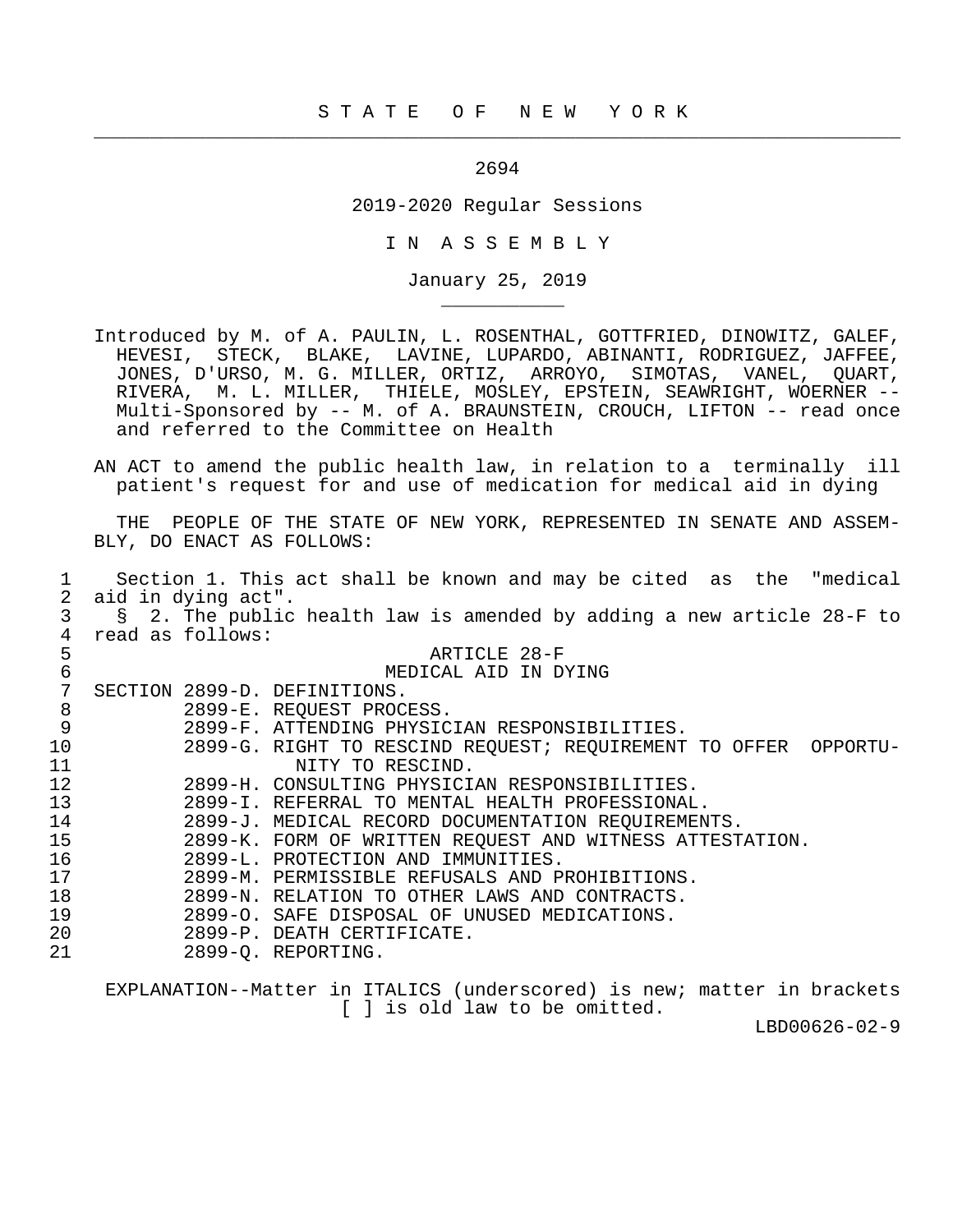|  | 2899-R. PENALTIES. |
|--|--------------------|
|  |                    |

2 2899-S. SEVERABILITY.<br>3 8 2899-D. DEFINITIONS. AS U. 3 § 2899-D. DEFINITIONS. AS USED IN THIS ARTICLE:

 4 1. "ADULT" MEANS AN INDIVIDUAL WHO IS EIGHTEEN YEARS OF AGE OR OLDER. 5 2. "ATTENDING PHYSICIAN" MEANS THE PHYSICIAN WHO HAS PRIMARY RESPONSI-<br>6 BILITY FOR THE CARE OF THE PATIENT AND TREATMENT OF THE PATIENT'S TERMI-6 BILITY FOR THE CARE OF THE PATIENT AND TREATMENT OF THE PATIENT'S TERMI-<br>7 NAL ILLNESS OR CONDITION.

7 NAL ILLNESS OR CONDITION.<br>8 3. "CAPACITY" MEANS 8 3. "CAPACITY" MEANS THE ABILITY TO UNDERSTAND AND APPRECIATE THE 1999 NATURE AND CONSEOUENCES OF HEALTH CARE DECISIONS, INCLUDING THE BENEFITS 9 NATURE AND CONSEQUENCES OF HEALTH CARE DECISIONS, INCLUDING THE BENEFITS<br>10 AND RISKS OF AND ALTERNATIVES TO ANY PROPOSED HEALTH CARE. INCLUDING 10 AND RISKS OF AND ALTERNATIVES TO ANY PROPOSED HEALTH CARE, INCLUDING<br>11 MEDICAL AID IN DYING, AND TO REACH AN INFORMED DECISION. 11 MEDICAL AID IN DYING, AND TO REACH AN INFORMED DECISION.<br>12 4. "CONSULTING PHYSICIAN" MEANS A PHYSICIAN WHO

12 4. "CONSULTING PHYSICIAN" MEANS A PHYSICIAN WHO IS QUALIFIED BY<br>13 SPECIALTY OR EXPERIENCE TO MAKE A PROFESSIONAL DIAGNOSIS AND PROGNOSIS 13 SPECIALTY OR EXPERIENCE TO MAKE A PROFESSIONAL DIAGNOSIS AND PROGNOSIS<br>14 REGARDING A PERSON'S TERMINAL ILLNESS OR CONDITION 14 REGARDING A PERSON'S TERMINAL ILLNESS OR CONDITION.<br>15 5. "HEALTH CARE FACILITY" MEANS A GENERAL HOSPI'

 15 5. "HEALTH CARE FACILITY" MEANS A GENERAL HOSPITAL, NURSING HOME, OR 16 RESIDENTIAL HEALTH CARE FACILITY AS DEFINED IN SECTION TWENTY-EIGHT 17 HUNDRED ONE OF THIS CHAPTER, OR A HOSPICE AS DEFINED IN SECTION FOUR 18 THOUSAND TWO OF THIS CHAPTER; PROVIDED THAT FOR THE PURPOSES OF SECTION<br>19 TWENTY RIGHT HUNDRED NINETY-NINE-M OF THIS ARTICLE. "HOSPICE" SHALL 19 TWENTY EIGHT HUNDRED NINETY-NINE-M OF THIS-ARTICLE, "HOSPICE" SHALL<br>20 REFER-ONLY-TO-A-FACILITY-PROVIDING-IN-PATIENT-HOSPICE-CARE-OR-A-HOSPICE 20 REFER ONLY TO A FACILITY PROVIDING IN-PATIENT HOSPICE CARE OR A HOSPICE<br>21 RESIDENCE. 21 RESIDENCE.<br>22 6. "HEA

 22 6. "HEALTH CARE PROVIDER" MEANS A PERSON LICENSED, CERTIFIED, OR 23 AUTHORIZED BY LAW TO ADMINISTER HEALTH CARE OR DISPENSE MEDICATION IN 24 THE ORDINARY COURSE OF BUSINESS OR PRACTICE OF A PROFESSION.<br>25 T. "INFORMED DECISION" MEANS A DECISION BY A PATIENT WHO

 25 7. "INFORMED DECISION" MEANS A DECISION BY A PATIENT WHO IS SUFFERING 26 FROM A TERMINAL ILLNESS OR CONDITION TO REQUEST AND OBTAIN A 27 PRESCRIPTION FOR MEDICATION THAT THE PATIENT MAY SELF-ADMINISTER TO END 28 THE PATIENT'S LIFE THAT IS BASED ON AN UNDERSTANDING AND ACKNOWLEDGMENT 29 OF THE RELEVANT FACTS AND THAT IS MADE VOLUNTARILY, OF THE PATIENT'S OWN 30 VOLITION AND WITHOUT COERCION, AFTER BEING FULLY INFORMED OF:<br>31 (A) THE PATIENT'S MEDICAL DIAGNOSIS AND PROGNOSIS;

31 (A) THE PATIENT'S MEDICAL DIAGNOSIS AND PROGNOSIS;<br>32 (B) THE POTENTIAL RISKS ASSOCIATED WITH TAKING THE

32 (B) THE POTENTIAL RISKS ASSOCIATED WITH TAKING THE MEDICATION TO BE 33 PRESCRIBED; 33 PRESCRIBED;<br>34 (C) THE P

34 (C) THE PROBABLE RESULT OF TAKING THE MEDICATION TO BE PRESCRIBED;<br>35 (D) THE POSSIBILITY THAT THE PATIENT MAY CHOOSE NOT TO OBTAIN

35 (D) THE POSSIBILITY THAT THE PATIENT MAY CHOOSE NOT TO OBTAIN THE 36 MEDICATION, OR MAY OBTAIN THE MEDICATION BUT MAY DECIDE NOT TO SELF-AD-36 MEDICATION, OR MAY OBTAIN THE MEDICATION BUT MAY DECIDE NOT TO SELF-AD-<br>37 MINISTER IT; AND

37 MINISTER IT; AND<br>38 (E) THE FEAS! 38 (E) THE FEASIBLE ALTERNATIVES AND APPROPRIATE TREATMENT OPTIONS,<br>39 INCLUDING BUT NOT LIMITED TO PALLIATIVE CARE AND HOSPICE CARE. 39 INCLUDING BUT NOT LIMITED TO PALLIATIVE CARE AND HOSPICE CARE.

40 8. "MEDICAL AID IN DYING" MEANS THE MEDICAL PRACTICE OF A PHYSICIAN<br>41 PRESCRIBING MEDICATION TO A OUALIFIED INDIVIDUAL THAT THE INDIVIDUAL MAY 41 PRESCRIBING MEDICATION TO A QUALIFIED INDIVIDUAL THAT THE INDIVIDUAL MAY<br>42 CHOOSE TO SELF-ADMINISTER TO BRING ABOUT DEATH. 42 CHOOSE TO SELF-ADMINISTER TO BRING ABOUT DEATH.<br>43 9. "MEDICALLY CONFIRMED" MEANS THE MEDICAL

43 9. "MEDICALLY CONFIRMED" MEANS THE MEDICAL OPINION OF THE ATTENDING<br>44 PHYSICIAN THAT A PATIENT HAS A TERMINAL ILLNESS OR CONDITION AND HAS 44 PHYSICIAN THAT A PATIENT HAS A TERMINAL ILLNESS OR CONDITION AND HAS<br>45 MADE AN INFORMED DECISION WHICH HAS BEEN CONFIRMED BY A CONSULTING 45 MADE AN INFORMED DECISION WHICH HAS BEEN CONFIRMED BY A CONSULTING 46 PHYSICIAN WHO HAS EXAMINED THE PATIENT AND THE PATIENT'S RELEVANT 47 MEDICAL RECORDS.<br>48 10. "MEDICATION

48 10. "MEDICATION" MEANS MEDICATION PRESCRIBED BY A PHYSICIAN UNDER THIS<br>49 ARTICLE. 49 ARTICLE.<br>50 11. "

50 11. "MENTAL HEALTH PROFESSIONAL" MEANS A LICENSED PHYSICIAN, WHO IS A<br>51 DIPLOMATE OR ELIGIBLE TO BE CERTIFIED BY A NATIONAL BOARD OF PSYCHIATRY, 51 DIPLOMATE OR ELIGIBLE TO BE CERTIFIED BY A NATIONAL BOARD OF PSYCHIATRY, 52 PSYCHIATRIC NURSE PRACTITIONER, OR PSYCHOLOGIST, LICENSED OR CERTIFIED 53 UNDER THE EDUCATION LAW ACTING WITHIN HIS OR HER SCOPE OF PRACTICE AND 54 WHO IS QUALIFIED, BY TRAINING AND EXPERIENCE, CERTIFICATION, OR BOARD 55 CERTIFICATION OR ELIGIBILITY, TO MAKE A DETERMINATION UNDER SECTION 56 TWENTY-EIGHT HUNDRED NINETY-NINE-I OF THIS ARTICLE.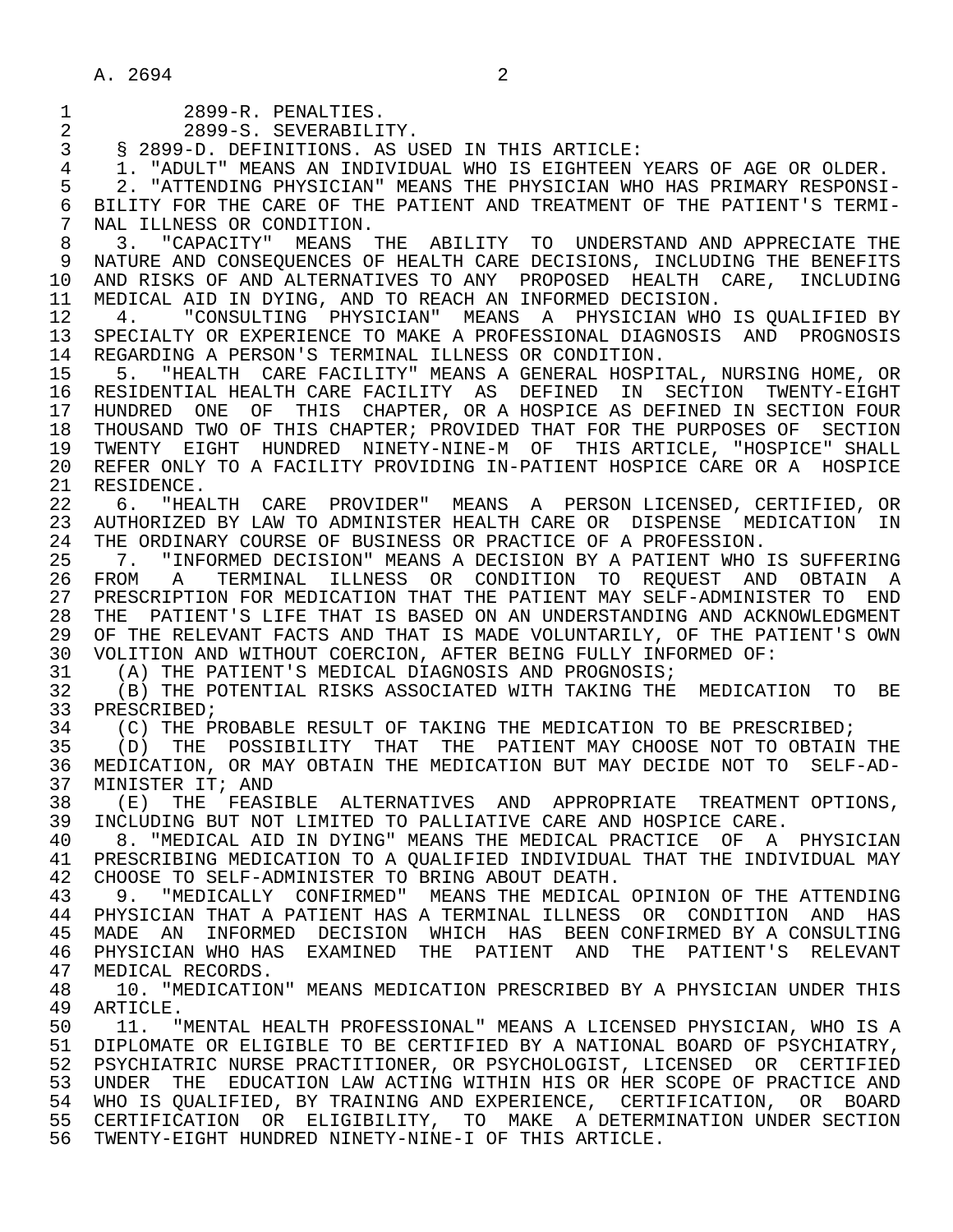1 12. "PALLIATIVE CARE" MEANS HEALTH CARE TREATMENT, INCLUDING INTERDIS-<br>2 CIPLINARY END-OF-LIFE CARE, AND CONSULTATION WITH PATIENTS AND FAMILY 2 CIPLINARY END-OF-LIFE CARE, AND CONSULTATION WITH PATIENTS AND FAMILY<br>3 MEMBERS, TO PREVENT OR RELIEVE PAIN AND SUFFERING AND TO ENHANCE THE 3 MEMBERS, TO PREVENT OR RELIEVE PAIN AND SUFFERING AND TO ENHANCE THE 4 PATIENT'S QUALITY OF LIFE, INCLUDING HOSPICE CARE UNDER ARTICLE FORTY OF<br>5 THIS CHAPTER. 5 THIS CHAPTER.<br>6 13. "PATIE 6 13. "PATIENT" MEANS A PERSON WHO IS EIGHTEEN YEARS OF AGE OR OLDER<br>7 UNDER THE CARE OF A PHYSICIAN. 7 UNDER THE CARE OF A PHYSICIAN.<br>8 14. "PHYSICIAN" MEANS AN IND 8 14. "PHYSICIAN" MEANS AN INDIVIDUAL LICENSED TO PRACTICE MEDICINE IN<br>9 NEW YORK STATE. 9 NEW YORK STATE.<br>10 15. "OUALIFI 10 15. "QUALIFIED INDIVIDUAL" MEANS A PATIENT WITH A TERMINAL ILLNESS OR<br>11 CONDITION, WHO HAS CAPACITY, HAS MADE AN INFORMED DECISION, AND HAS 11 CONDITION, WHO HAS CAPACITY, HAS MADE AN INFORMED DECISION, AND HAS<br>12 SATISFIED THE REOUIREMENTS OF THIS ARTICLE IN ORDER TO OBTAINA SATISFIED THE REQUIREMENTS OF THIS ARTICLE IN ORDER TO OBTAINA 13 PRESCRIPTION FOR MEDICATION.<br>14 16 "SELF-ADMINISTER" MEA 14 16. "SELF-ADMINISTER" MEANS A QUALIFIED INDIVIDUAL'S AFFIRMATIVE,<br>15 CONSCIOUS, AND VOLUNTARY ACT OF USING MEDICATION UNDER THIS ARTICLE. 15 CONSCIOUS, AND VOLUNTARY ACT OF USING MEDICATION UNDER THIS ARTICLE.<br>16 17. "TERMINAL ILLNESS OR CONDITION" MEANS AN INCURABLE AND IRREV 16 17. "TERMINAL ILLNESS OR CONDITION" MEANS AN INCURABLE AND IRREVERS-<br>17 IBLE ILLNESS OR CONDITION THAT HAS BEEN MEDICALLY CONFIRMED AND WILL. 17 IBLE ILLNESS OR CONDITION THAT HAS BEEN MEDICALLY CONFIRMED AND WILL,<br>18 WITHIN REASONABLE MEDICAL JUDGMENT, PRODUCE DEATH WITHIN SIX MONTHS. 18 WITHIN REASONABLE MEDICAL JUDGMENT, PRODUCE DEATH WITHIN SIX MONTHS.<br>19 18 2899-E. REOUEST PROCESS. 1. ORAL AND WRITTEN REOUEST. A PAT 19 § 2899-E. REQUEST PROCESS. 1. ORAL AND WRITTEN REQUEST. A PATIENT 20 WISHING TO REQUEST MEDICATION UNDER THIS ARTICLE SHALL MAKE AN ORAL<br>21 REOUEST AND SUBMIT A WRITTEN REOUEST TO THE PATIENT'S ATTENDING PHYSI-21 REQUEST AND SUBMIT A WRITTEN REQUEST TO THE PATIENT'S ATTENDING PHYSI-<br>22 CIAN. 22 CIAN.<br>23 2. I 2. MAKING A WRITTEN REOUEST. A PATIENT MAY MAKE A WRITTEN REOUEST FOR 24 AND CONSENT TO SELF-ADMINISTER MEDICATION FOR THE PURPOSE OF ENDING HIS<br>25 OR HER LIFE IN ACCORDANCE WITH THIS ARTICLE IF THE PATIENT: OR HER LIFE IN ACCORDANCE WITH THIS ARTICLE IF THE PATIENT: 26 (A) HAS BEEN DETERMINED BY THE ATTENDING PHYSICIAN TO HAVE A TERMINAL 27 ILLNESS OR CONDITION AND WHICH HAS BEEN MEDICALLY CONFIRMED<sup>ey</sup> A 28 CONSULTING PHYSICIAN; AND 28 CONSULTING PHYSICIAN; AND<br>29 (B) BASED ON AN INFORMI 29 (B) BASED ON AN INFORMED DECISION, EXPRESSES VOLUNTARILY, OF THE 30 PATIENT'S OWN VOLITION AND WITHOUT COERCION THE REQUEST FOR MEDICATION 31 TO END HIS OR HER LIFE.<br>32 3. WRITTEN REOUEST SI 3. WRITTEN REQUEST SIGNED AND WITNESSED. (A) A WRITTEN REQUEST FOR 33 MEDICATION UNDER THIS ARTICLE SHALL BE SIGNED AND DATED BY THE PATIENT 34 AND WITNESSED BY AT LEAST TWO ADULTS WHO, IN THE PRESENCE OF THE 35 PATIENT. ATTEST THAT TO THE BEST OF HIS OR HER KNOWLEDGE AND BELIEF THE PATIENT, ATTEST THAT TO THE BEST OF HIS OR HER KNOWLEDGE AND BELIEF THE 36 PATIENT HAS CAPACITY, IS ACTING VOLUNTARILY, IS MAKING THE REQUEST FOR 37 MEDICATION OF HIS OR HER OWN VOLITION AND IS NOT BEING COERCED TO SIGN 38 THE REQUEST. THE WRITTEN REQUEST SHALL BE IN SUBSTANTIALLY THE FORM<br>39 DESCRIBED IN SECTION TWENTY-EIGHT HUNDRED NINETY-NINE-K OF THIS ARTICLE. 39 DESCRIBED IN SECTION TWENTY-EIGHT HUNDRED NINETY-NINE-K OF THIS ARTICLE.<br>40 (B) ONE OF THE WITNESSES SHALL BE AN ADULT WHO IS NOT: 40 (B) ONE OF THE WITNESSES SHALL BE AN ADULT WHO IS NOT:<br>41 (T) A RELATIVE OF THE PATIENT BY BLOOD, MARRIAGE OR AD 41 (I) A RELATIVE OF THE PATIENT BY BLOOD, MARRIAGE OR ADOPTION;<br>42 (II) A PERSON WHO AT THE TIME THE REOUEST IS SIGNED WOULD BE 42 (II) A PERSON WHO AT THE TIME THE REQUEST IS SIGNED WOULD BE ENTITLED<br>43 TO ANY PORTION OF THE ESTATE OF THE PATIENT UPON DEATH UNDER ANY WILL OR 43 TO ANY PORTION OF THE ESTATE OF THE PATIENT UPON DEATH UNDER ANY WILL OR<br>44 BY OPERATION OF LAW; OR 44 BY OPERATION OF LAW; OR<br>45 (III) AN OWNER, OPERAT 45 (III) AN OWNER, OPERATOR, EMPLOYEE OR INDEPENDENT CONTRACTOR OF A 46 HEALTH CARE FACILITY WHERE THE PATIENT IS RECEIVING TREATMENT OR IS A 47 RESIDENT. 47 RESIDENT.<br>48 (C) THE 48 (C) THE ATTENDING PHYSICIAN, CONSULTING PHYSICIAN AND, IF APPLICABLE,<br>49 THE MENTAL HEALTH PROFESSIONAL WHO PROVIDES A CAPACITY DETERMINATION OF 49 THE MENTAL HEALTH PROFESSIONAL WHO PROVIDES A CAPACITY DETERMINATION OF<br>50 THE PATIENT UNDER THIS ARTICLE SHALL NOT BE A WITNESS. 50 THE PATIENT UNDER THIS ARTICLE SHALL NOT BE A WITNESS.<br>51 4. NO PERSON SHALL OUALIFY FOR MEDICAL AID IN DYING 51 4. NO PERSON SHALL QUALIFY FOR MEDICAL AID IN DYING UNDER THIS ARTICLE<br>52 SOLELY BECAUSE OF AGE OR DISABILITY. 52 SOLELY BECAUSE OF AGE OR DISABILITY.<br>53 5. REOUESTS FOR A MEDICAL AID-IN-D 53 5. REQUESTS FOR A MEDICAL AID-IN-DYING PRESCRIPTION MUST BE MADE BY<br>54 THE OUALIFIED INDIVIDUAL AND MAY NOT BE MADE BY ANY OTHER INDIVIDUAL. 54 THE QUALIFIED INDIVIDUAL AND MAY NOT BE MADE BY ANY OTHER INDIVIDUAL,<br>55 INCLUDING THE OUALIFIED INDIVIDUAL'S HEALTH CARE AGENT, OR OTHER AGENT 55 INCLUDING THE QUALIFIED INDIVIDUAL'S HEALTH CARE AGENT, OR OTHER AGENT 56 OR SURROGATE, OR VIA ADVANCE HEALTHCARE DIRECTIVE.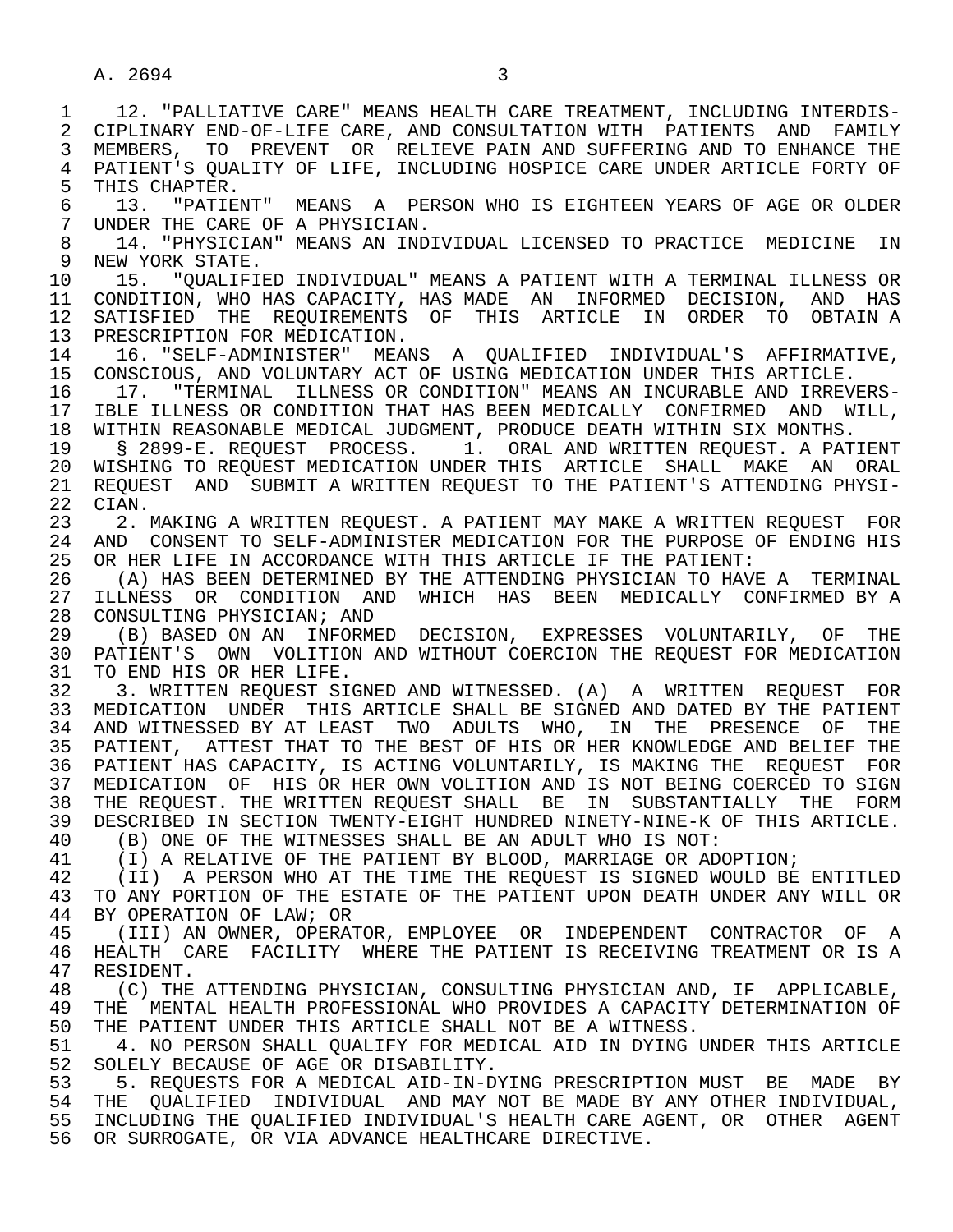1 § 2899-F. ATTENDING PHYSICIAN RESPONSIBILITIES. 1. THE ATTENDING 2 PHYSICIAN SHALL EXAMINE THE PATIENT AND HIS OR HER RELEVANT MEDICAL<br>3 RECORDS AND: 3 RECORDS AND: 4 (A) MAKE A DETERMINATION OF WHETHER A PATIENT HAS A TERMINAL ILLNESS 5 OR CONDITION, HAS CAPACITY, HAS MADE AN INFORMED DECISION AND HAS MADE<br>6 THE REOUEST VOLUNTARILY OF THE PATIENT'S OWN VOLITION AND WITHOUT COER-6 THE REQUEST VOLUNTARILY OF THE PATIENT'S OWN VOLITION AND WITHOUT COER-<br>7 CION;  $\begin{array}{cc} 7 & \text{CION }; \\ 8 & (B) \end{array}$  8 (B) INFORM THE PATIENT OF THE REQUIREMENT UNDER THIS ARTICLE FOR 9 CONFIRMATION BY A CONSULTING PHYSICIAN, AND REFER THE PATIENT TO A<br>10 CONSULTING PHYSICIAN UPON THE PATIENT'S REOUEST; 10 CONSULTING PHYSICIAN UPON THE PATIENT'S REQUEST;<br>11 (C) REFER THE PATIENT TO A MENTAL, HEALTH PRO 11 (C) REFER THE PATIENT TO A MENTAL HEALTH PROFESSIONAL PURSUANT TO<br>12 SECTION TWENTY-EIGHT HUNDRED NINETY-NINE-I OF THIS ARTICLE IF THE 12 SECTION TWENTY-EIGHT HUNDRED NINETY-NINE-I OF THIS ARTICLE IF THE 13 ATTENDING PHYSICIAN BELIEVES THAT THE PATIENT MAY LACK CAPACITY TO MAKE 14 AN INFORMED DECISION: 14 AN INFORMED DECISION;<br>15 (D) PROVIDE INFOR 15 (D) PROVIDE INFORMATION AND COUNSELING UNDER SECTION TWENTY-NINE<br>16 HUNDRED NINETY-SEVEN-C OF THIS CHAPTER; 16 HUNDRED NINETY-SEVEN-C OF THIS CHAPTER;<br>17 (E) ENSURE THAT THE PATIENT IS MAKING 17 (E) ENSURE THAT THE PATIENT IS MAKING AN INFORMED DECISION BY DISCUSS-<br>18 ING WITH THE PATIENT: (I) THE PATIENT'S MEDICAL DIAGNOSIS AND PROGNOSIS; 18 ING WITH THE PATIENT: (I) THE PATIENT'S MEDICAL DIAGNOSIS AND PROGNOSIS;<br>19 (II) THE POTENTIAL RISKS ASSOCIATED WITH TAKING THE MEDICATION TO BE 19 (II) THE POTENTIAL RISKS ASSOCIATED WITH TAKING THE MEDICATION TO BE 100 PRESCRIBED; (III) THE PROBABLE RESULT OF TAKING THE MEDICATION TO BE 20 PRESCRIBED; (III) THE PROBABLE RESULT OF TAKING THE MEDICATION TO BE<br>21 PRESCRIBED; (IV) THE POSSIBILITY THAT THE PATIENT MAY CHOOSE TO OBTAIN PRESCRIBED; (IV) THE POSSIBILITY THAT THE PATIENT MAY CHOOSE TO OBTAIN 22 THE MEDICATION BUT NOT TAKE IT; (V) THE FEASIBLE ALTERNATIVES AND APPRO- 23 PRIATE TREATMENT OPTIONS, INCLUDING BUT NOT LIMITED TO (1) INFORMATION 24 AND COUNSELING REGARDING PALLIATIVE AND HOSPICE CARE AND END-OF-LIFE<br>25 OPTIONS APPROPRIATE TO THE PATIENT, INCLUDING BUT NOT LIMITED TO: THE 25 OPTIONS APPROPRIATE TO THE PATIENT, INCLUDING BUT NOT LIMITED TO: THE 26 RANGE OF OPTIONS APPROPRIATE TO THE PATIENT; THE PROGNOSIS, RISKS AND 27 BENEFITS OF THE VARIOUS OPTIONS; AND THE PATIENT'S LEGAL RIGHTS TO 28 COMPREHENSIVE PAIN AND SYMPTOM MANAGEMENT AT THE END OF LIFE; AND (2) 29 INFORMATION REGARDING TREATMENT OPTIONS APPROPRIATE TO THE PATIENT, 30 INCLUDING THE PROGNOSIS, RISKS AND BENEFITS OF THE VARIOUS TREATMENT 31 OPTIONS;<br>32 (F) O 32 (F) OFFER TO REFER THE PATIENT FOR OTHER APPROPRIATE TREATMENT<br>33 OPTIONS, INCLUDING BUT NOT LIMITED TO PALLIATIVE CARE AND HOSPICE CARE; 33 OPTIONS, INCLUDING BUT NOT LIMITED TO PALLIATIVE CARE AND HOSPICE CARE;<br>34 (G) DISCUSS WITH THE PATIENT THE IMPORTANCE OF: 34 (G) DISCUSS WITH THE PATIENT THE IMPORTANCE OF:<br>35 (I) HAVING ANOTHER PERSON PRESENT WHEN THE PATI 35 (I) HAVING ANOTHER PERSON PRESENT WHEN THE PATIENT TAKES THE MEDICA-<br>36 TION AND THE RESTRICTION THAT NO PERSON OTHER THAN THE PATIENT MAY 36 TION AND THE RESTRICTION THAT NO PERSON-OTHER THAN THE PATIENT MAY 17 ADMINISTER THE MEDICATION; 37 ADMINISTER THE MEDICATION;<br>38 (II) NOT TAKING THE MEDIO 38 (II) NOT TAKING THE MEDICATION IN A PUBLIC PLACE; AND<br>39 (III) INFORMING THE PATIENT'S FAMILY OF THE PATIENT 39 (III) INFORMING THE PATIENT'S FAMILY OF THE PATIENT'S DECISION TO<br>40 REOUEST AND TAKE MEDICATION THAT WILL END THE PATIENT'S LIFE; A PATIENT 40 REQUEST AND TAKE MEDICATION THAT WILL END THE PATIENT'S LIFE; A PATIENT<br>41 WHO DECLINES OR IS UNABLE TO NOTIFY FAMILY SHALL NOT HAVE. HIS OR HER 41 WHO DECLINES OR IS UNABLE TO NOTIFY FAMILY SHALL NOT HAVE HIS OR HER<br>42 REQUEST FOR MEDICATION DENIED FOR THAT REASON; 42 REQUEST FOR MEDICATION DENIED FOR THAT REASON;<br>43 (H) INFORM THE PATIENT THAT HE OR SHE ME 43 (H) INFORM THE PATIENT THAT HE OR SHE MAY RESCIND THE REQUEST FOR<br>44 MEDICATION AT ANY TIME AND IN ANY MANNER; 44 MEDICATION AT ANY TIME AND IN ANY MANNER;<br>45 (I) FULFILL THE MEDICAL RECORD DOCUMENT 45 (I) FULFILL THE MEDICAL RECORD DOCUMENTATION REQUIREMENTS OF SECTION<br>46 TWENTY-EIGHT HUNDRED NINETY-NINE-J OF THIS ARTICLE; AND 46 TWENTY-EIGHT HUNDRED NINETY-NINE-J OF THIS ARTICLE; AND 47 (J) ENSURE THAT ALL APPROPRIATE STEPS ARE CARRIED OUT IN ACCORDANCE<br>48 WITH THIS ARTICLE BEFORE WRITING A PRESCRIPTION FOR MEDICATION. 48 WITH THIS ARTICLE BEFORE WRITING A PRESCRIPTION FOR MEDICATION.<br>49 2. UPON RECEIVING CONFIRMATION FROM A CONSULTING PHYSICI 49 2. UPON RECEIVING CONFIRMATION FROM A CONSULTING PHYSICIAN UNDER<br>50 SECTION TWENTY-EIGHT HUNDRED NINETY-NINE-H OF THIS ARTICLE AND SUBJECT 50 SECTION TWENTY-EIGHT HUNDRED NINETY-NINE-HOF THIS ARTICLE AND SUBJECT<br>51 TO SECTION TWENTY-EIGHT HUNDRED NINETY-NINE-I OF THIS ARTICLE, THE 51 TO SECTION TWENTY-EIGHT HUNDRED NINETY-NINE-I OF THIS ARTICLE, THE 52 ATTENDING PHYSICIAN WHO DETERMINES THAT THE PATIENT—HAS A TERMINAL<br>53 ILLNESS OR CONDITION, HAS CAPACITY AND HAS MADE A VOLUNTARY REOUEST FOR 53 ILLNESS OR CONDITION, HAS CAPACITY AND HAS MADE A VOLUNTARY REQUEST FOR 54 MEDICATION AS PROVIDED IN THIS ARTICLE, MAY PERSONALLY, OR BY REFERRAL 55 TO ANOTHER PHYSICIAN, PRESCRIBE OR ORDER APPROPRIATE MEDICATION IN 56 ACCORDANCE WITH THE PATIENT'S REQUEST UNDER THIS ARTICLE, AND AT THE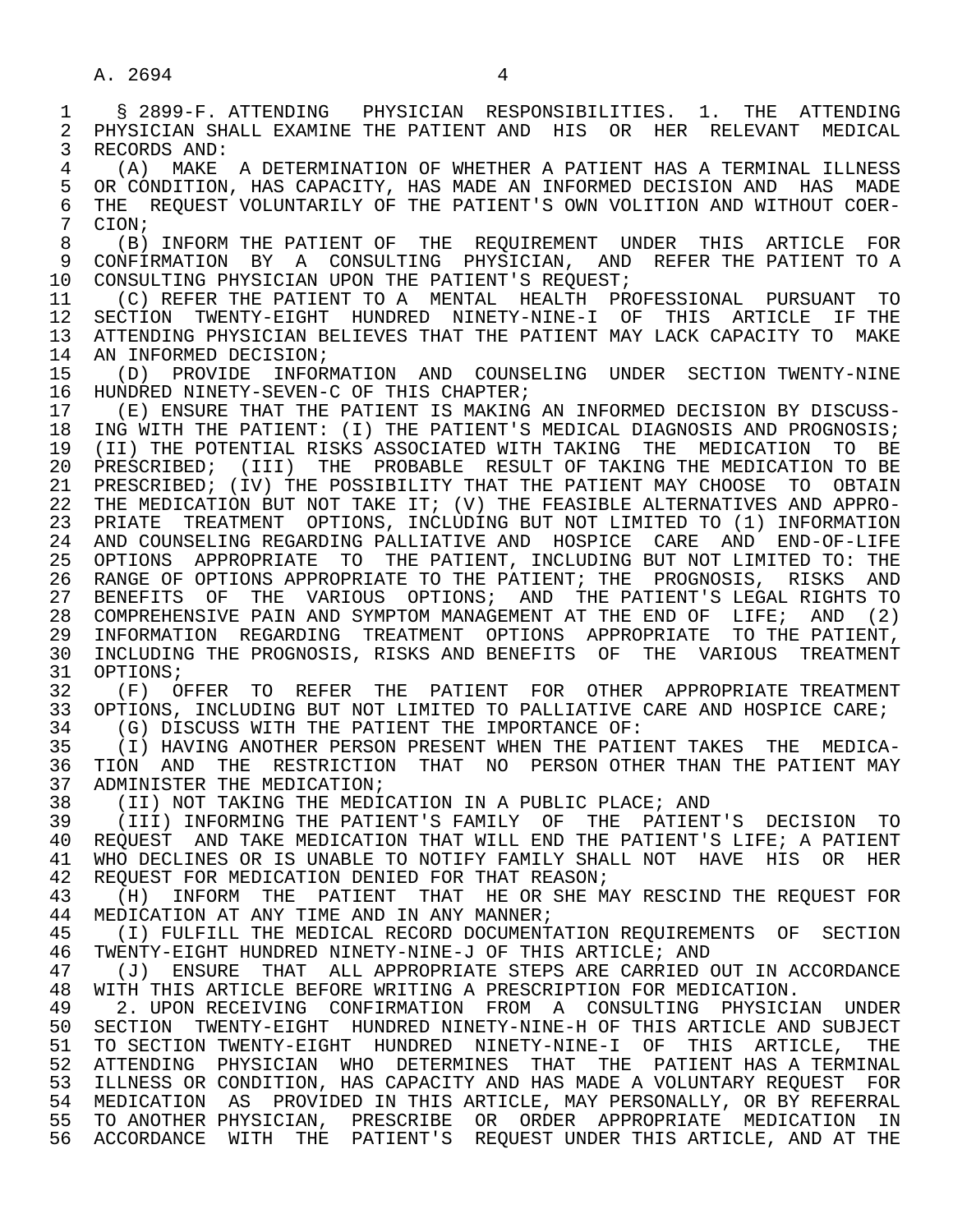1 PATIENT'S REQUEST, FACILITATE THE FILLING OF THE PRESCRIPTION AND DELIV-<br>2 ERY OF THE MEDICATION TO THE PATIENT. 2 ERY OF THE MEDICATION TO THE PATIENT.<br>3 3. IN ACCORDANCE WITH THE DIRECT 3 3. IN ACCORDANCE WITH THE DIRECTION OF THE PRESCRIBING OR ORDERING 4 PHYSICIAN AND THE CONSENT OF THE PATIENT, THE PATIENT MAY SELF-ADMINIS-<br>5 TER THE MEDICATION TO HIMSELF OR HERSELF. A HEALTH CARE PROFESSIONAL OR 5 TER THE MEDICATION TO HIMSELF OR HERSELF. A HEALTH CARE PROFESSIONAL OR<br>6 OTHER PERSON SHALL NOT ADMINISTER THE MEDICATION TO THE PATIENT. 6 OTHER PERSON SHALL NOT ADMINISTER THE MEDICATION TO THE PATIENT.<br>7 S 2899-G. RIGHT TO RESCIND REOUEST; REOUIREMENT TO OFFER OPP 7 § 2899-G. RIGHT TO RESCIND REQUEST; REQUIREMENT TO OFFER OPPORTUNITY<br>8 TO RESCIND. 1. A PATIENT MAY AT ANY TIME RESCIND HIS OR HER REQUEST FOR 8 TO RESCIND. 1. A PATIENT MAY AT ANY TIME RESCIND HIS OR HER REQUEST FOR<br>9 MEDICATION UNDER THIS ARTICLE WITHOUT REGARD TO THE PATIENT'S CAPACITY. 9 MEDICATION UNDER THIS ARTICLE WITHOUT REGARD TO THE PATIENT'S CAPACITY.<br>10 2. A PRESCRIPTION FOR MEDICATION MAY NOT BE WRITTEN WITHOUT TH 10 2. A PRESCRIPTION FOR MEDICATION MAY NOT BE WRITTEN WITHOUT THE 11 ATTENDING PHYSICIAN OFFERING THE OUALIFIED INDIVIDUAL AN OPPORTUNITY TO 11 ATTENDING PHYSICIAN OFFERING THE QUALIFIED INDIVIDUAL AN OPPORTUNITY TO 12 RESCIND THE REOUEST. 12 RESCIND THE REQUEST.<br>13 S 2899-H. CONSULTII 13 § 2899-H. CONSULTING PHYSICIAN RESPONSIBILITIES. BEFORE A PATIENT WHO 14 IS REQUESTING MEDICATION MAY RECEIVE A PRESCRIPTION FOR MEDICATION UNDER 15 THIS ARTICLE, A CONSULTING PHYSICIAN MUST:<br>16 1. EXAMINE THE PATIENT AND HIS OR HER RE 16 1. EXAMINE THE PATIENT AND HIS OR HER RELEVANT MEDICAL RECORDS;<br>17 2. CONFIRM, IN WRITING, TO THE ATTENDING PHYSICIAN AND THE P 17 2. CONFIRM, IN WRITING, TO THE ATTENDING PHYSICIAN AND THE PATIENT,<br>18 WHETHER: (A) THE PATIENT HAS A TERMINAL ILLNESS OR CONDITION; (B) THE 18 WHETHER: (A) THE PATIENT HAS A TERMINAL ILLNESS OR CONDITION; (B) THE 19 PATIENT IS MAKING AN INFORMED DECISION; (C) THE PATIENT HAS CAPACITY, OR 19 PATIENT IS MAKING AN INFORMED DECISION; (C) THE PATIENT HAS CAPACITY, OR<br>20 PROVIDE DOCUMENTATION THAT THE CONSULTING PHYSICIAN HAS REFERRED THE

20 PROVIDE DOCUMENTATION THAT THE CONSULTING PHYSICIAN HAS REFERRED THE<br>21 PATIENT FOR A DETERMINATION UNDER SECTION TWENTY-EIGHT HUNDRED NINETY-21 PATIENT FOR A DETERMINATION UNDER SECTION TWENTY-EIGHT HUNDRED NINETY-<br>22 NINE-I OF THIS ARTICLE; AND (D) THE PATIENT IS ACTING VOLUNTARILY, OF 22 NINE-I OF THIS ARTICLE; AND (D) THE PATIENT IS ACTING VOLUNTARILY, OF<br>23 THE PATIENT'S OWN VOLITION AND WITHOUT COERCION. THE PATIENT'S OWN VOLITION AND WITHOUT COERCION.

 24 § 2899-I. REFERRAL TO MENTAL HEALTH PROFESSIONAL. 1. IF THE ATTENDING PHYSICIAN OR THE CONSULTING PHYSICIAN DETERMINES THAT THE PATIENT MAY 26 LACK CAPACITY TO MAKE AN INFORMED DECISION DUE TO A CONDITION, INCLUD- 27 ING, BUT NOT LIMITED TO, A PSYCHIATRIC OR PSYCHOLOGICAL DISORDER, OR<br>28 OTHER CONDITION CAUSING IMPAIRED JUDGEMENT, THE ATTENDING PHYSICIAN OR 28 OTHER CONDITION CAUSING IMPAIRED JUDGEMENT, THE ATTENDING PHYSICIAN OR<br>29 CONSULTING PHYSICIAN SHALL REFER THE PATIENT TO A MENTAL HEALTH PROFES- 29 CONSULTING PHYSICIAN SHALL REFER THE PATIENT TO A MENTAL HEALTH PROFES- 30 SIONAL FOR A DETERMINATION OF WHETHER THE PATIENT HAS CAPACITY TO MAKE<br>31 AN INFORMED DECISION, THE REFERRING PHYSICIAN SHALL ADVISE THE PATIENT 31 AN INFORMED DECISION. THE REFERRING PHYSICIAN SHALL ADVISE THE PATIENT<br>32 THAT THE REPORT OF THE MENTAL HEALTH PROFESSIONAL WILL BE PROVIDED TO 32 THAT THE REPORT OF THE MENTAL HEALTH PROFESSIONAL WILL BE PROVIDED TO 33 THE ATTENDING PHYSICIAN AND THE CONSULTING PHYSICIAN. 33 THE ATTENDING PHYSICIAN AND THE CONSULTING PHYSICIAN.<br>34 3. A MENTAL HEALTH PROFESSIONAL WHO EVALUATES A P

34 2. A MENTAL HEALTH PROFESSIONAL WHO EVALUATES A PATIENT UNDER THIS<br>35 SECTION SHALL REPORT, IN WRITING, TO THE ATTENDING PHYSICIAN AND THE 35 SECTION SHALL REPORT, IN WRITING, TO THE ATTENDING PHYSICIAN AND THE 36 CONSULTING PHYSICIAN. HIS OR HER INDEPENDENT CONCLUSIONS ABOUT WHETHER 36 CONSULTING PHYSICIAN, HIS OR HER INDEPENDENT CONCLUSIONS ABOUT WHETHER 37 THE PATIENT HAS CAPACITY TO MAKE AN INFORMED DECISION, PROVIDED THAT IF,<br>38 AT THE TIME OF THE REPORT, THE PATIENT HAS NOT YET BEEN REFERRED TO A 38 AT THE TIME OF THE REPORT, THE PATIENT HAS NOT YET BEEN REFERRED TO A<br>39 CONSULTING PHYSICIAN, THEN UPON REFERRAL THE ATTENDING PHYSICIAN SHALL 39 CONSULTING PHYSICIAN, THEN UPON REFERRAL THE ATTENDING PHYSICIAN SHALL<br>40 PROVIDE THE CONSULTING PHYSICIAN WITH A COPY OF THE MENTAL HEALTH 40 PROVIDE THE CONSULTING PHYSICIAN WITH A COPY OF THE-MENTAL-HEALTH 41 PROFESSIONAL'S REPORT. IF THE MENTAL HEALTH PROFESSIONAL DETERMINES THAT 41 PROFESSIONAL'S REPORT. IF THE MENTAL HEALTH PROFESSIONAL DETERMINES THAT<br>42 THE PATIENT LACKS CAPACITY TO MAKE AN INFORMED DECISION, THE PATIENT 42 THE PATIENT LACKS CAPACITY TO MAKE AN INFORMED DECISION, THE PATIENT<br>43 SHALL NOT BE DEEMED A QUALIFIED INDIVIDUAL, AND THE ATTENDING PHYSICIAN 43 SHALL NOT BE DEEMED A QUALIFIED INDIVIDUAL, AND THE ATTENDING PHYSICIAN<br>44 SHALL NOT PRESCRIBE MEDICATION TO THE PATIENT. 44 SHALL NOT PRESCRIBE MEDICATION TO THE PATIENT.<br>45 3. A DETERMINATION MADE PURSUANT TO THIS SECT

 45 3. A DETERMINATION MADE PURSUANT TO THIS SECTION THAT AN ADULT PATIENT 46 LACKS DECISION-MAKING CAPACITY SHALL NOT BE CONSTRUED AS A FINDING THAT<br>47 THE PATIENT LACKS CAPACITY FOR ANY OTHER PURPOSE. 47 THE PATIENT LACKS CAPACITY FOR ANY OTHER PURPOSE.

 48 § 2899-J. MEDICAL RECORD DOCUMENTATION REQUIREMENTS. AN ATTENDING 49 PHYSICIAN SHALL DOCUMENT OR FILE THE FOLLOWING IN THE PATIENT'S MEDICAL<br>50 RECORD: 50 RECORD:<br>51 1. T

51 1. THE DATES OF ALL ORAL REQUESTS BY THE PATIENT FOR MEDICATION UNDER<br>52 THIS ARTICLE; 52 THIS ARTICLE;<br>53 2. THE WRIT

53 53 2. THE WRITTEN REQUEST BY THE PATIENT FOR MEDICATION UNDER THIS ARTI-<br>54 CLE, INCLUDING THE DECLARATION OF WITNESSES AND INTERPRETER'S DECLARA-54 CLE, INCLUDING THE DECLARATION OF WITNESSES AND INTERPRETER'S DECLARA-<br>55 TION, IF APPLICABLE; TION, IF APPLICABLE;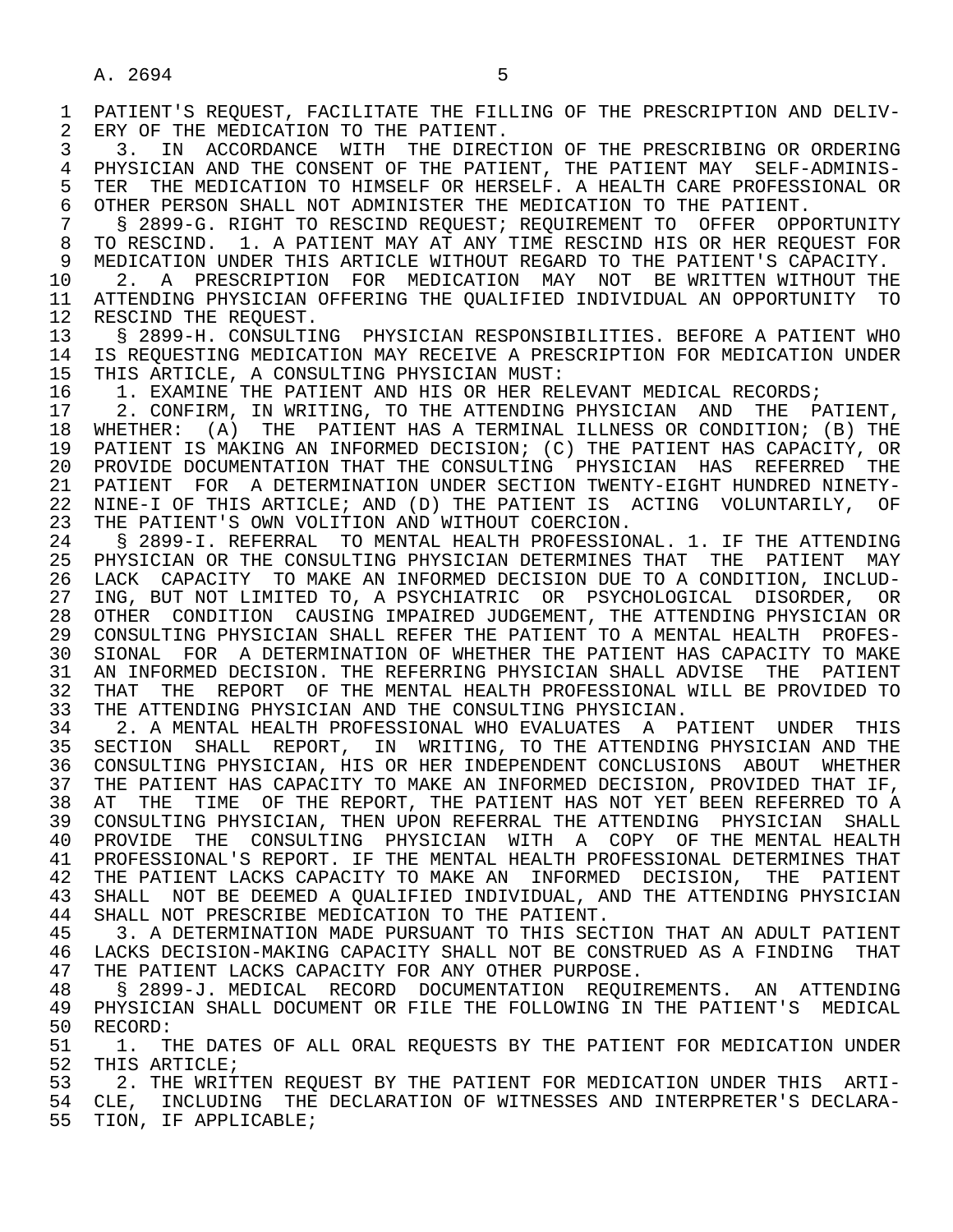1 3. THE ATTENDING PHYSICIAN'S DIAGNOSIS AND PROGNOSIS, DETERMINATION OF 2 CAPACITY, AND DETERMINATION THAT THE PATIENT IS ACTING VOLUNTARILY, OF 2 CAPACITY, AND DETERMINATION THAT THE PATIENT IS ACTING VOLUNTARILY, OF<br>3 THE PATIENT'S OWN VOLITION AND WITHOUT COERCION, AND HAS MADE AN THE PATIENT'S OWN VOLITION AND WITHOUT COERCION, AND HAS MADE AN 4 INFORMED DECISION;<br>5 4. IF APPLICABLE 5 4. IF APPLICABLE, WRITTEN CONFIRMATION OF CAPACITY UNDER SECTION TWEN-<br>6 TY-EIGHT HUNDRED NINETY-NINE-I OF THIS ARTICLE; AND 6 TY-EIGHT HUNDRED NINETY-NINE-I OF THIS ARTICLE; AND 7 5. A NOTE BY THE ATTENDING PHYSICIAN INDICATING THAT ALL REQUIREMENTS 8 UNDER THIS ARTICLE HAVE BEEN MET AND INDICATING THE STEPS TAKEN TO CARRY 9 OUT THE REQUEST, INCLUDING A NOTATION OF THE MEDICATION PRESCRIBED OR 10 ORDERED.<br>11 \$ 2899 § 2899-K. FORM OF WRITTEN REOUEST AND WITNESS ATTESTATION. 1. A 12 REQUEST FOR MEDICATION UNDER THIS ARTICLE SHALL BE IN SUBSTANTIALLY THE 13 FOLLOWING FORM:<br>14 REQUEST FOR MEDICATION TO END MY LIFE 15 I, <u>INCREAS I UNDERSTAND AND APPRECIATE</u>, AM AN ADULT WHO HAS CAPACITY,<br>16 WHICH MEANS I UNDERSTAND AND APPRECIATE THE NATURE AND CONSEOUENCES OF WHICH MEANS I UNDERSTAND AND APPRECIATE THE NATURE AND CONSEQUENCES OF 17 HEALTH CARE DECISIONS, INCLUDING THE BENEFITS AND RISKS OF AND ALTERNA- 18 TIVES TO ANY PROPOSED HEALTH CARE, AND TO REACH AN INFORMED DECISION AND<br>19 TO COMMUNICATE HEALTH CARE DECISIONS TO A PHYSICIAN. 19 TO COMMUNICATE HEALTH CARE DECISIONS TO A PHYSICIAN.<br>20 1 HAVE BEEN DIAGNOSED WITH (INSERT D I HAVE BEEN DIAGNOSED WITH \_\_\_\_\_\_\_\_\_\_\_\_\_\_(INSERT DIAGNOSIS), WHICH MY 21 ATTENDING PHYSICIAN HAS DETERMINED IS A TERMINAL ILLNESS OR CONDITION, 22 WHICH HAS BEEN MEDICALLY CONFIRMED BY A CONSULTING PHYSICIAN. 23 I HAVE BEEN FULLY INFORMED OF MY DIAGNOSIS AND PROGNOSIS, THE NATURE 24 OF THE MEDICATION TO BE PRESCRIBED AND POTENTIAL ASSOCIATED RISKS, THE 25 EXPECTED RESULT, AND THE FEASIBLE ALTERNATIVES AND TREATMENT OPTIONS<br>26 INCLUDING BUT NOT LIMITED TO PALLIATIVE CARE AND HOSPICE CARE. 26 INCLUDING BUT NOT LIMITED TO PALLIATIVE CARE AND HOSPICE CARE.<br>27 TT REQUEST THAT MY ATTENDING PHYSICIAN PRESCRIBE MEDICATION 27 I REQUEST THAT MY ATTENDING PHYSICIAN PRESCRIBE MEDICATION THAT WILL 28 END MY LIFE IF I CHOOSE TO TAKE IT, AND I AUTHORIZE MY ATTENDING PHYSI- 29 CIAN TO CONTACT ANOTHER PHYSICIAN OR ANY PHARMACIST ABOUT MY REQUEST. 30 INITIAL ONE:<br>31 ( ) I H. 31 ( ) I HAVE INFORMED OR INTEND TO INFORM ONE OR MORE MEMBERS OF MY 32 FAMILY OF MY DECISION. 32 FAMILY OF MY DECISION.<br>33 () I HAVE DECIDED 33 ( ) I HAVE DECIDED NOT TO INFORM ANY MEMBER OF MY FAMILY OF MY DECI- 34 SION.<br>35 ( 35 () I HAVE NO FAMILY TO INFORM OF MY DECISION.<br>36 I UNDERSTAND THAT I HAVE THE RIGHT TO RESCIND ! 36 I UNDERSTAND THAT I HAVE THE RIGHT TO RESCIND THIS REQUEST OR DECLINE 37 TO USE THE MEDICATION AT ANY TIME. 37 TO USE THE MEDICATION AT ANY TIME.<br>38 I UNDERSTAND THE IMPORTANCE OF T 38 I UNDERSTAND THE IMPORTANCE OF THIS REQUEST, AND I EXPECT TO DIE IF I<br>39 TAKE THE MEDICATION TO BE PRESCRIBED. I FURTHER UNDERSTAND THAT ALTHOUGH TAKE THE MEDICATION TO BE PRESCRIBED. I FURTHER UNDERSTAND THAT ALTHOUGH 40 MOST DEATHS OCCUR WITHIN THREE HOURS, MY DEATH MAY TAKE LONGER, AND MY<br>41 ATTENDING PHYSICIAN HAS COUNSELED ME ABOUT THIS POSSIBILITY. 41 ATTENDING PHYSICIAN HAS COUNSELED ME ABOUT THIS POSSIBILITY.<br>42 TI MAKE THIS REOUEST VOLUNTARILY, OF MY OWN VOLITION AND WI I MAKE THIS REOUEST VOLUNTARILY, OF MY OWN VOLITION AND WITHOUT BEING 43 COERCED, AND I ACCEPT FULL RESPONSIBILITY FOR MY ACTIONS. 44 SIGNED: \_\_\_\_\_\_\_\_\_\_\_\_\_\_\_\_\_\_\_\_\_\_\_\_\_\_ 45 DATED: \_\_\_\_\_\_\_\_\_\_\_\_\_\_\_\_\_\_\_\_\_\_\_\_\_\_\_ 46 DECLARATION OF WITNESSES 47 I DECLARE THAT THE PERSON SIGNING THIS "REQUEST FOR MEDICATION TO END

 48 MY LIFE": 49 (A) IS PERSONALLY KNOWN TO ME OR HAS PROVIDED PROOF OF IDENTITY;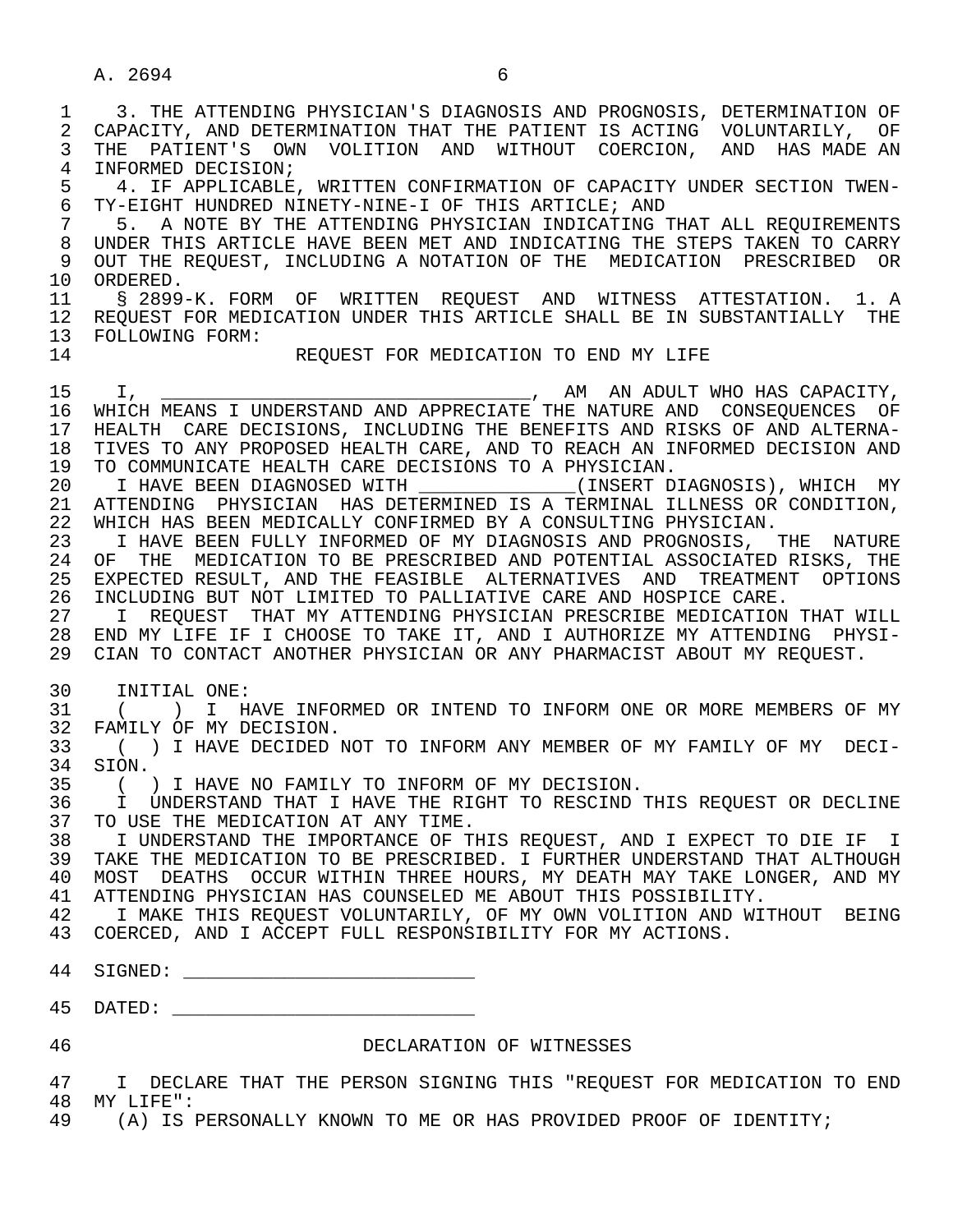1 (B) VOLUNTARILY SIGNED THE "REQUEST FOR MEDICATION TO END MY LIFE" IN<br>2 MY PRESENCE OR ACKNOWLEDGED TO ME THAT HE OR SHE SIGNED IT; AND 2 MY PRESENCE OR ACKNOWLEDGED TO ME THAT HE OR SHE SIGNED IT; AND<br>3 (C) TO THE BEST OF MY KNOWLEDGE AND BELIEF, HAS CAPACITY AND IS

3 (C) TO THE BEST OF MY KNOWLEDGE AND BELIEF, HAS CAPACITY AND IS MAKING<br>4 THE "REQUEST FOR MEDICATION TO END MY LIFE" VOLUNTARILY. OF HIS OR HER 4 THE "REQUEST FOR MEDICATION TO END MY LIFE" VOLUNTARILY, OF HIS OR HER<br>5 OWN VOLITION AND IS NOT BEING COERCED TO SIGN THE "REOUEST FOR MEDICA-5 OWN VOLITION AND IS NOT BEING COERCED TO SIGN THE "REQUEST FOR MEDICA-<br>6 TION TO END MY LIFE". 6 TION TO END MY LIFE".<br>7 I AM NOT THE ATTEND

7 I AM NOT THE ATTENDING PHYSICIAN OR CONSULTING PHYSICIAN OF THE PERSON<br>8 SIGNING THE "REOUEST FOR MEDICATION TO END MY LIFE" OR. IF APPLICABLE. 8 SIGNING THE "REQUEST FOR MEDICATION TO END MY LIFE" OR, IF APPLICABLE,<br>9 THE MENTAL HEALTH PROFESSIONAL WHO PROVIDES A CAPACITY DETERMINATION OF 9 THE MENTAL HEALTH PROFESSIONAL WHO PROVIDES A CAPACITY DETERMINATION OF<br>10 THE PERSON SIGNING THE "REOUEST FOR MEDICATION TO END MY LIFE" AT THE THE PERSON SIGNING THE "REQUEST FOR MEDICATION TO END MY LIFE" AT THE

11 TIME THE "REQUEST FOR MEDICATION TO END MY LIFE" WAS SIGNED.<br>12 T FURTHER DECLARE UNDER PENALTY OF PERJURY THAT THE STAT

 12 I FURTHER DECLARE UNDER PENALTY OF PERJURY THAT THE STATEMENTS MADE 13 HEREIN ARE TRUE AND CORRECT AND FALSE STATEMENTS MADE HEREIN ARE PUNISH- 14 ABLE.

- 15 \_\_\_\_\_\_\_\_\_\_\_\_\_\_\_\_\_\_\_\_\_\_\_\_\_\_ WITNESS 1, DATE: \_\_\_\_\_\_\_\_\_\_\_\_\_\_\_\_
- 16 \_\_\_\_\_\_\_\_\_\_\_\_\_\_\_\_\_\_\_\_\_\_\_\_\_\_ (PRINTED NAME)
- 17 \_\_\_\_\_\_\_\_\_\_\_\_\_\_\_\_\_\_\_\_\_\_\_\_\_\_ (ADDRESS)
- 18  $(TELEPHONE NUMBER)$

 19 I FURTHER DECLARE THAT I AM NOT (I) RELATED TO THE ABOVE-NAMED PATIENT 20 BY BLOOD, MARRIAGE OR ADOPTION, (II) ENTITLED AT THE TIME THE PATIENT 21 SIGNED THE "REQUEST FOR MEDICATION TO END MY LIFE" TO ANY PORTION OF THE 22 ESTATE OF THE PATIENT UPON HIS/HER DEATH UNDER ANY WILL OR BY OPERATION 23 OF LAW, OR (III) AN OWNER, OPERATOR, EMPLOYEE OR INDEPENDENT CONTRACTOR 24 OF A HEALTH CARE FACILITY WHERE THE PATIENT IS RECEIVING TREATMENT OR IS 25 A RESIDENT.

- 26 \_\_\_\_\_\_\_\_\_\_\_\_\_\_\_\_\_\_\_\_\_\_\_\_\_\_ WITNESS 2, DATE: \_\_\_\_\_\_\_\_\_\_\_\_\_\_\_\_\_
- 27 \_\_\_\_\_\_\_\_\_\_\_\_\_\_\_\_\_\_\_\_\_\_\_\_\_\_ (PRINTED NAME)
- 28 [ADDRESS]
- 29 \_\_\_\_\_\_\_\_\_\_\_\_\_\_\_\_\_\_\_\_\_\_\_\_\_\_ (TELEPHONE NUMBER)

 30 NOTE: ONLY ONE OF THE TWO WITNESSES MAY (I) BE A RELATIVE (BY BLOOD, 31 MARRIAGE OR ADOPTION) OF THE PERSON SIGNING THE "REQUEST FOR MEDICATION<br>32 TO END MY LIFE", (II) BE ENTITLED TO ANY PORTION OF THE PERSON'S ESTATE 32 TO END MY LIFE", (II) BE ENTITLED TO ANY PORTION OF THE PERSON'S ESTATE<br>33 UPON DEATH UNDER ANY WILL OR BY OPERATION OF LAW, OR (III) OWN, OPERATE, 33 UPON DEATH UNDER ANY WILL OR BY OPERATION OF LAW, OR (III) OWN, OPERATE, 34 BE EMPLOYED OR BE AN INDEPENDENT CONTRACTOR AT A HEALTH CARE FACILITY 34 BE EMPLOYED OR BE AN INDEPENDENT CONTRACTOR AT A HEALTH CARE FACILITY<br>35 WHERE THE PERSON IS RECEIVING TREATMENT OR IS A RESIDENT. 35 WHERE THE PERSON IS RECEIVING TREATMENT OR IS A RESIDENT.<br>36 2. (A) THE "REOUEST FOR MEDICATION TO END MY LIFE" SHALI

36 2. (A) THE "REQUEST FOR MEDICATION TO END MY LIFE" SHALL BE WRITTEN IN<br>37 THE SAME LANGUAGE AS ANY CONVERSATIONS. CONSULTATIONS. OR INTERPRETED THE SAME LANGUAGE AS ANY CONVERSATIONS, CONSULTATIONS, OR INTERPRETED 38 CONVERSATIONS OR CONSULTATIONS BETWEEN A PATIENT AND AT LEAST ONE OF HIS<br>39 OR HER ATTENDING OR CONSULTING PHYSICIANS. 39 OR HER ATTENDING OR CONSULTING PHYSICIANS.<br>40 (B) NOTWITHSTANDING PARAGRAPH (A) OF

40 (B) NOTWITHSTANDING PARAGRAPH (A) OF THIS SUBDIVISION, THE WRITTEN<br>41 "REOUEST FOR MEDICATION TO END MY LIFE" MAY BE PREPARED IN ENGLISH EVEN 41 "REQUEST FOR MEDICATION TO END MY LIFE" MAY BE PREPARED IN ENGLISH EVEN 42 WHEN THE CONVERSATIONS OR CONSULTATIONS OR INTERPRETED CONVERSATIONS OR 43 CONSULTATIONS WERE CONDUCTED IN A LANGUAGE OTHER THAN ENGLISH OR WITH 44 AUXILIARY AIDS OR HEARING, SPEECH OR VISUAL AIDS, IF THE ENGLISH 45 LANGUAGE FORM INCLUDES AN ATTACHED DECLARATION BY THE INTERPRETER OF THE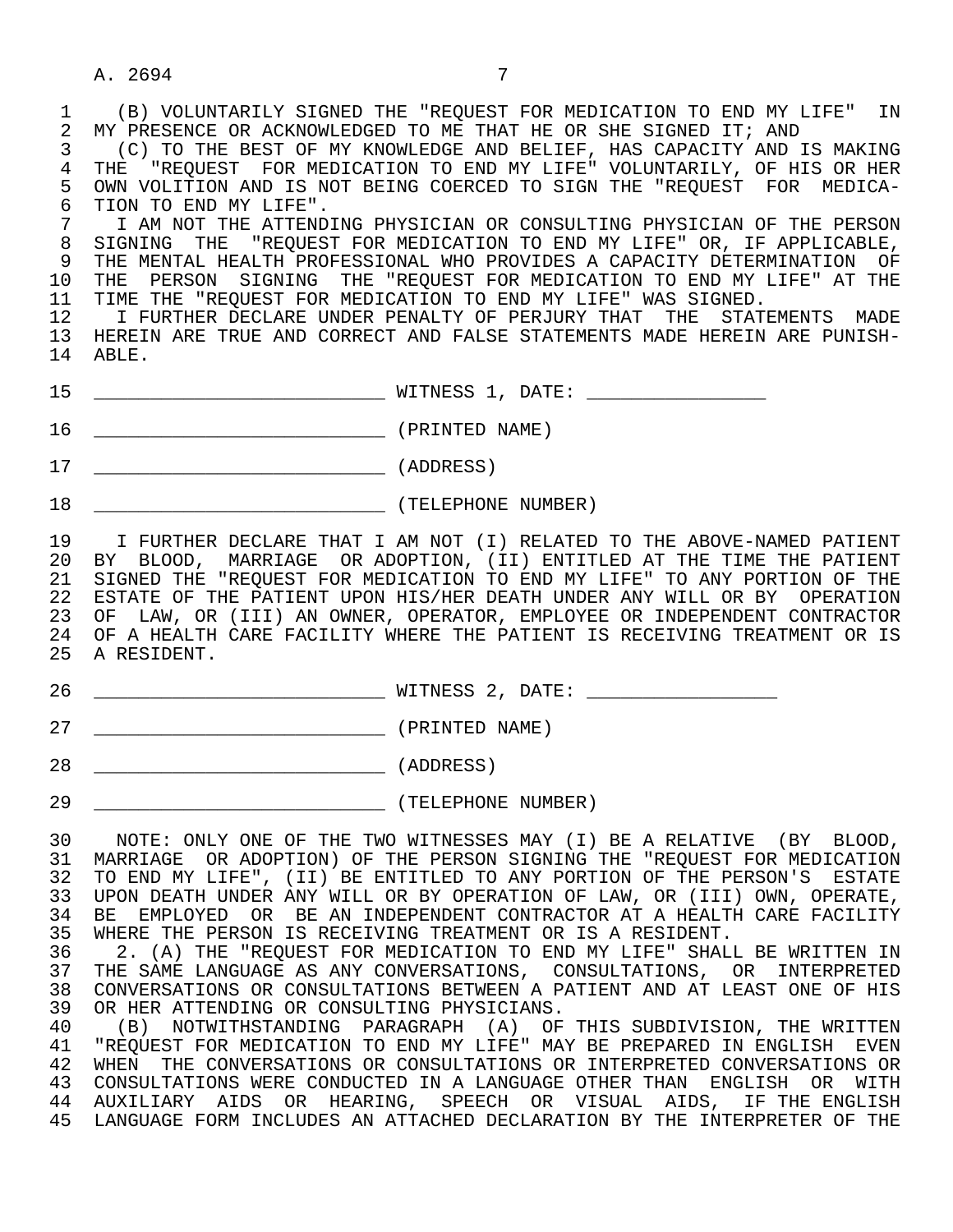1 CONVERSATION OR CONSULTATION, WHICH SHALL BE IN SUBSTANTIALLY THE 2 FOLLOWING FORM: 2 FOLLOWING FORM:

## 3 INTERPRETER'S DECLARATION

1, \_\_\_\_\_\_\_\_\_\_\_\_\_ (INSERT NAME OF INTERPRETER)\_\_\_\_\_\_\_ , (MARK AS APPLICA-<br>5 BLE):  $\begin{bmatrix} 5 & BLE \end{bmatrix}$ :

 6 ( ) FOR A PATIENT WHOSE CONVERSATIONS OR CONSULTATIONS OR INTERPRETED 7 CONVERSATIONS OR CONSULTATIONS WERE CONDUCTED IN A LANGUAGE OTHER THAN<br>8 ENGLISH AND THE "REQUEST FOR MEDICATION TO END MY LIFE" IS IN ENGLISH: I 8 ENGLISH AND THE "REQUEST FOR MEDICATION TO END MY LIFE" IS IN ENGLISH: I<br>9 DECLARE THAT I AM FLUENT IN ENGLISH AND (INSERT TARGET LANGUAGE). I HAVE 9 DECLARE THAT I AM FLUENT IN ENGLISH AND (INSERT TARGET LANGUAGE). I HAVE 10 THE REQUISITE LANGUAGE AND INTERPRETER SKILLS TO BE ABLE TO INTERPRET 11 EFFECTIVELY, ACCURATELY AND IMPARTIALLY INFORMATION SHARED AND COMMUNI- 12 CATIONS BETWEEN THE ATTENDING OR CONSULTING PHYSICIAN<sup>AND</sup> (NAME OF 13 PATIENT).

13 PATIENT).<br>14 I CERTII 14 I CERTIFY THAT ON (INSERT DATE), AT APPROXIMATELY (INSERT TIME), I<br>15 INTERPRETED THE COMMUNICATIONS AND INFORMATION CONVEYED BETWEEN THE 15 INTERPRETED THE COMMUNICATIONS AND INFORMATION CONVEYED— BETWEEN THE 16 PHYSICIAN AND (NAME OF PATIENT) AS ACCURATELY AND COMPLETELY TO THE BEST 16 PHYSICIAN AND (NAME OF PATIENT) AS ACCURATELY AND COMPLETELY TO THE BEST<br>17 OF MY KNOWLEDGE AND ABILITY AND READ THE "REOUEST FOR MEDICATION TO END 17 OF MY KNOWLEDGE AND ABILITY AND READ THE "REQUEST FOR MEDICATION TO END 18 MY LIFE" TO (NAME OF PATIENT) IN (INSERT TARGET LANGUAGE).<br>19 (NAME OF PATIENT) AFFIRMED TO ME HIS/HER DESIRE TO SIG

19 (NAME OF PATIENT) AFFIRMED TO ME HIS/HER DESIRE TO SIGN THE "REQUEST<br>20 FOR MEDICATION TO END MY LIFE" VOLUNTARILY, OF (NAME OF PATIENT)'S OWN 20 FOR MEDICATION TO END MY LIFE" VOLUNTARILY, OF (NAME OF PATIENT)'S OWN 21 VOLITION AND WITHOUT COERCION. 21 VOLITION AND WITHOUT COERCION.<br>22 ( ) FOR A PATIENT WITH

22 ( ) FOR A PATIENT WITH A SPEECH, HEARING OR VISION DISABILITY: I<br>23 DECLARE THAT I HAVE THE REOUISITE LANGUAGE, READING AND/OR INTERPRETER 23 DECLARE THAT I HAVE THE REQUISITE LANGUAGE, READING AND/OR INTERPRETER 24 SKILLS TO COMMUNICATE WITH THE PATIENT AND TO BE ABLE TO READ AND/OR<br>25 INTERPRET EFFECTIVELY, ACCURATELY AND IMPARTIALLY INFORMATION SHARED AND 25 INTERPRET EFFECTIVELY, ACCURATELY AND IMPARTIALLY INFORMATION SHARED AND 26 COMMUNICATIONS THAT OCCURRED ON (INSERT DATE) BETWEEN THE ATTENDING OR<br>27 CONSULTING PHYSICIAN AND (NAME OF PATIENT). 27 CONSULTING PHYSICIAN AND (NAME OF PATIENT).<br>28 I CERTIFY THAT ON (INSERT DATE), AT A

 28 I CERTIFY THAT ON (INSERT DATE), AT APPROXIMATELY (INSERT TIME), I 29 READ AND/OR INTERPRETED THE COMMUNICATIONS AND INFORMATION CONVEYED<br>30 BETWEEN THE PHYSICIAN AND (NAME OF PATIENT) IMPARTIALLY AND AS ACCURATE-30 BETWEEN THE PHYSICIAN AND (NAME OF PATIENT) IMPARTIALLY AND AS ACCURATE-<br>31 LY AND COMPLETELY TO THE BEST OF MY KNOWLEDGE AND ABILITY AND, WHERE 31 LY AND COMPLETELY TO THE BEST OF MY KNOWLEDGE AND ABILITY AND, WHERE 32 NEEDED FOR EFFECTIVE COMMUNICATION, READ OR INTERPRETED THE "REOUEST FOR 32 NEEDED FOR EFFECTIVE COMMUNICATION, READ OR INTERPRETED THE "REQUEST FOR<br>33 MEDICATION TO END MY LIFE" TO (NAME OF PATIENT). 33 MEDICATION TO END MY LIFE" TO (NAME OF PATIENT).<br>34 (NAME OF PATIENT) AFFIRMED TO ME HIS/HER DESIRE

34 (NAME OF PATIENT) AFFIRMED TO ME HIS/HER DESIRE TO SIGN THE "REQUEST<br>35 FOR MEDICATION TO END MY LIFE" VOLUNTARILY, OF (NAME OF PATIENT)'S OWN 35 FOR MEDICATION TO END MY LIFE" VOLUNTARILY, OF (NAME OF PATIENT)'S OWN 36 VOLITION AND WITHOUT COERCION. 36 VOLITION AND WITHOUT COERCION.<br>37 T FURTHER DECLARE UNDER PENA

37 I FURTHER DECLARE UNDER PENALTY OF PERJURY THAT (I) THE FOREGOING IS<br>38 TRUE AND CORRECT; (II) I AM NOT (A) RELATED TO (NAME OF PATIENT) BY 38 TRUE AND CORRECT; (II) I AM NOT (A) RELATED TO (NAME OF PATIENT) BY<br>39 BLOOD, MARRIAGE OR ADOPTION, (B) ENTITLED AT THE TIME (NAME OF PATIENT) 39 BLOOD, MARRIAGE OR ADOPTION, (B) ENTITLED AT THE TIME (NAME OF PATIENT)<br>40 SIGNED THE "REOUEST FOR MEDICATION TO END MY LIFE" TO ANY PORTION OF THE 40 SIGNED THE "REQUEST FOR MEDICATION TO END MY LIFE" TO ANY PORTION OF THE 41 ESTATE OF (NAME OF PATIENT) UPON HIS/HER DEATH UNDER ANY WILL OR BY 41 ESTATE OF (NAME OF PATIENT) UPON HIS/HER DEATH UNDER ANY WILL OR BY 42 OPERATION OF LAW, OR (C) AN OWNER, OPERATOR, EMPLOYEE OR INDEPENDENT 43 CONTRACTOR OF A HEALTH CARE FACILITY WHERE (NAME OF PATIENT) IS RECEIV- 44 ING TREATMENT OR IS A RESIDENT, EXCEPT THAT IF I AM AN EMPLOYEE OR INDE- PENDENT CONTRACTOR AT SUCH HEALTH CARE FACILITY, PROVIDING INTERPRETER 46 SERVICES IS PART OF MY JOB DESCRIPTION AT SUCH HEALTH CARE FACILITY OR I 47 HAVE BEEN TRAINED TO PROVIDE INTERPRETER SERVICES AND (NAME OF PATIENT) 48 REQUESTED THAT I PROVIDE INTERPRETER SERVICES TO HIM/HER FOR THE 49 PURPOSES STATED IN THIS DECLARATION; AND (III) FALSE STATEMENTS MADE 49 PURPOSES STATED IN THIS DECLARATION; AND (III) FALSE STATEMENTS MADE 50 HEREIN ARE PUNISHABLE.

 51 EXECUTED AT (INSERT CITY, COUNTY AND STATE) ON THIS (INSERT DAY OF 52 MONTH) OF (INSERT MONTH), (INSERT YEAR).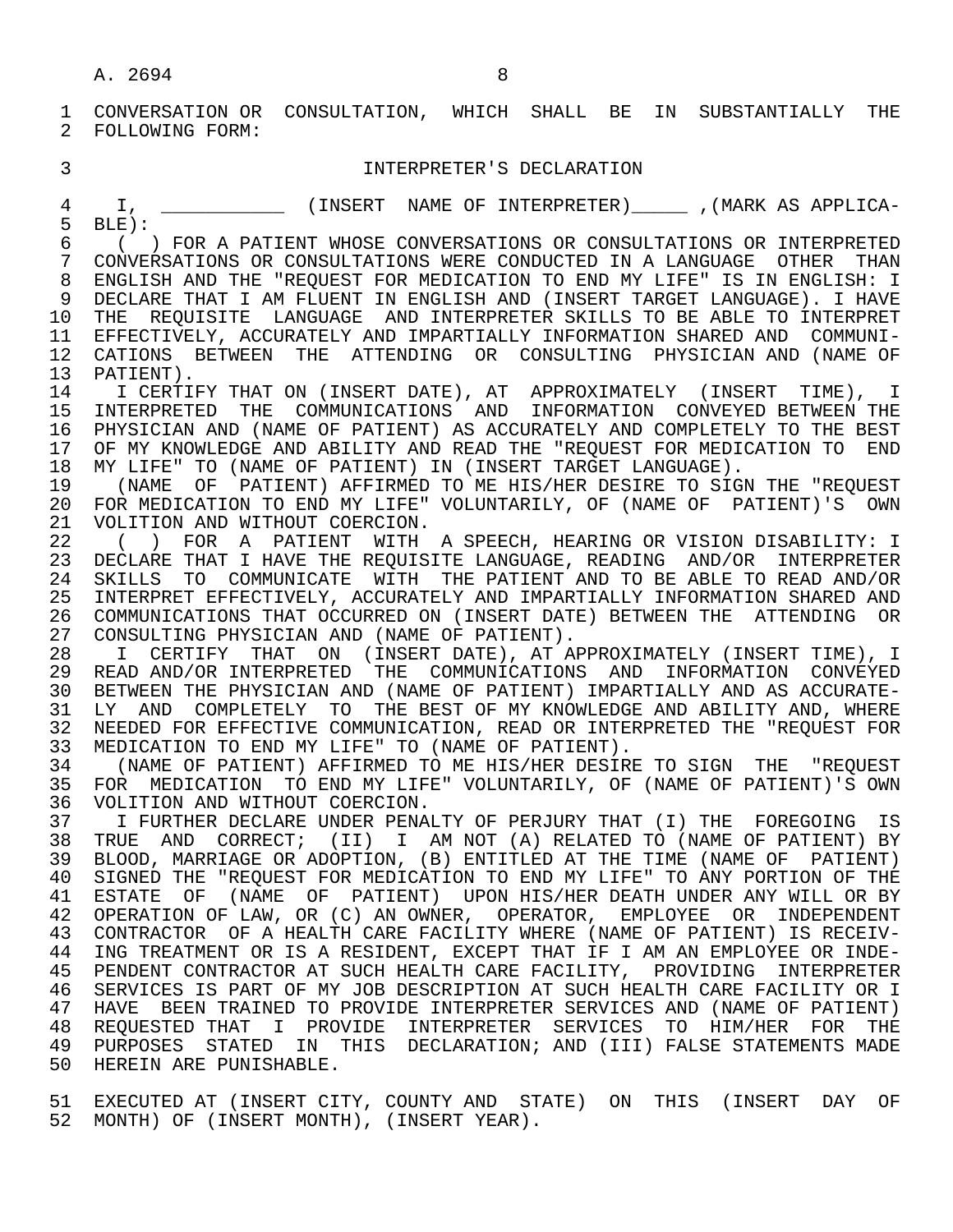| A. 2694<br>__ |  |
|---------------|--|
|---------------|--|

| (SIGNATURE OF INTERPRETER)       |
|----------------------------------|
| (PRINTED NAME OF INTERPRETER)    |
| (ID # OR AGENCY NAME)            |
| (ADDRESS OF INTERPRETER)         |
| (LANGUAGE SPOKEN BY INTERPRETER) |

6 (C) AN INTERPRETER WHOSE SERVICES ARE PROVIDED UNDER PARAGRAPH (B) OF<br>7 THIS SURDIVISION SHALL NOT (I) BE RELATED TO THE PATIENT WHO SIGNS THE 7 THIS SUBDIVISION SHALL NOT (I) BE RELATED TO THE PATIENT WHO SIGNS THE 71 THE PATIENT WHO SIGNS THE 7 8 "REQUEST FOR MEDICATION TO END MY LIFE" BY BLOOD, MARRIAGE OR ADOPTION,<br>9 (II) BE ENTITLED AT THE TIME THE "REQUEST FOR MEDICATION TO END MY LIFE" (II) BE ENTITLED AT THE TIME THE "REOUEST FOR MEDICATION TO END MY LIFE" 10 IS SIGNED BY THE PATIENT TO ANY PORTION OF THE ESTATE OF THE PATIENT<br>11 UPON DEATH UNDER ANY WILL OR BY OPERATION OF LAW, OR (III) BE AN OWNER, 11 UPON DEATH UNDER ANY WILL OR BY OPERATION OF LAW, OR (III) BE AN OWNER,<br>12 OPERATOR, EMPLOYEE OR INDEPENDENT CONTRACTOR OF A HEALTH CARE FACILITY 12 OPERATOR, EMPLOYEE OR INDEPENDENT CONTRACTOR OF A HEALTH CARE FACILITY<br>13 WHERE THE PATIENT IS RECEIVING TREATMENT OR IS A RESIDENT; PROVIDED THAT 13 WHERE THE PATIENT IS RECEIVING TREATMENT OR IS A RESIDENT; PROVIDED THAT<br>14 AN EMPLOYEE, OR INDEPENDENT, CONTRACTOR, WHOSE, JOB DESCRIPTION AT THE 14 AN EMPLOYEE OR INDEPENDENT CONTRACTOR WHOSE JOB DESCRIPTION AT THE 15 HEALTH CARE FACILITY INCLUDES INTERPRETER SERVICES OR WHO IS TRAINED TO<br>16 PROVIDE INTERPRETER SERVICES AND WHO HAS BEEN REOUESTED BY THE PATIENT 16 PROVIDE INTERPRETER SERVICES AND WHO HAS BEEN REQUESTED BY THE PATIENT 17 TO SERVE AS AN INTERPRETER UNDER THIS ARTICLE SHALL NOT BE PROHIBITED<br>18 FROM SERVING AS A WITNESS UNDER THIS ARTICLE.

18 FROM SERVING AS A WITNESS UNDER THIS ARTICLE.<br>19 S 2899-L. PROTECTION AND IMMUNITIES. 1. A P 19 § 2899-L. PROTECTION AND IMMUNITIES. 1. A PHYSICIAN, PHARMACIST, OTHER 20 HEALTH CARE PROFESSIONAL OR OTHER PERSON SHALL NOT BE SUBJECT TO CIVIL<br>21 OR CRIMINAL LIABILITY OR PROFESSIONAL DISCIPLINARY ACTION BY ANY GOVERN- 21 OR CRIMINAL LIABILITY OR PROFESSIONAL DISCIPLINARY ACTION BY ANY GOVERN- 22 MENT ENTITY FOR TAKING ANY REASONABLE GOOD-FAITH ACTION OR REFUSING TO<br>23 ACT UNDER THIS ARTICLE, INCLUDING, BUT NOT LIMITED TO: (A) ENGAGING IN 23 ACT UNDER THIS ARTICLE, INCLUDING, BUT NOT LIMITED TO:<br>24 DISCUSSIONS WITH A PATIENT RELATING TO THE RISKS AND BEN 24 DISCUSSIONS WITH A PATIENT RELATING TO THE RISKS AND BENEFITS OF END-OF-<br>25 LIFE OPTIONS IN THE CIRCUMSTANCES DESCRIBED IN THIS ARTICLE, (B) PROVID-25 LIFE OPTIONS IN THE CIRCUMSTANCES DESCRIBED IN THIS ARTICLE, (B) PROVID-<br>26 ING A PATIENT, UPON REOUEST, WITH A REFERRAL TO ANOTHER HEALTH CARE 26 ING A PATIENT, UPON REQUEST, WITH A REFERRAL TO ANOTHER HEALTH CARE<br>27 PROVIDER, (C) BEING PRESENT WHEN A OUALIFIED INDIVIDUAL SELF-ADMINISTERS 27 PROVIDER, (C) BEING PRESENT WHEN A QUALIFIED INDIVIDUAL SELF-ADMINISTERS 28 MEDICATION, (D) REFRAINING FROM ACTING TO PREVENT THE QUALIFIED INDIVID-<br>29 UAL FROM SELF-ADMINISTERING SUCH MEDICATION, OR (E) REFRAINING FROM 29 UAL FROM SELF-ADMINISTERING SUCH MEDICATION, OR (E) REFRAINING FROM<br>30 ACTING TO RESUSCITATE THE OUALIFIED INDIVIDUAL AFTER HE OR SHE SELF-AD-30 ACTING TO RESUSCITATE THE QUALIFIED INDIVIDUAL AFTER HE OR SHE SELF-AD-<br>31 MINISTERS SUCH MEDICATION.

31 MINISTERS SUCH MEDICATION.<br>32 2. NOTHING IN THIS SECTI 32 3. NOTHING IN THIS SECTION SHALL LIMIT CIVIL OR CRIMINAL LIABILITY FOR<br>33 NEGLIGENCE, RECKLESSNESS OR INTENTIONAL MISCONDUCT. 33 NEGLIGENCE, RECKLESSNESS OR INTENTIONAL MISCONDUCT.

 34 § 2899-M. PERMISSIBLE REFUSALS AND PROHIBITIONS. 1. (A) A PHYSICIAN, 35 NURSE, PHARMACIST, OTHER HEALTH CARE PROVIDER OR OTHER PERSON SHALL NOT<br>36 BE JINDER ANY DUTY, BY LAW OR CONTRACT, TO PARTICIPATE IN THE PROVISION 36 BE UNDER ANY DUTY, BY LAW OR CONTRACT, TO PARTICIPATE IN THE PROVISION<br>37 OF MEDICATION TO A PATIENT UNDER THIS ARTICLE. 37 OF MEDICATION TO A PATIENT UNDER THIS ARTICLE.<br>38 The A HEALTH CARE PROVIDER IS UNABLE OR U

38 THE A HEALTH CARE PROVIDER IS UNABLE OR UNWILLING TO PARTICIPATE IN SALL OF MEDICATION TO A PATIENT UNDER THIS ARTICLE AND THE 39 THE PROVISION OF MEDICATION TO A PATIENT UNDER THIS ARTICLE AND THE 40 PATIENT TRANSFERS CARE TO A NEW HEALTH CARE PROVIDER, THE PRIOR HEALTH 40 PATIENT TRANSFERS CARE TO A NEW HEALTH CARE PROVIDER, THE PRIOR HEALTH 41 CARE PROVIDER SHALL TRANSFER OR ARRANGE FOR THE TRANSFER, UPON REOUEST, 41 CARE PROVIDER SHALL TRANSFER OR ARRANGE FOR THE TRANSFER, UPON REQUEST,<br>42 OF A COPY OF THE PATIENT'S RELEVANT MEDICAL RECORDS TO THE NEW HEALTH 42 OF A COPY OF THE PATIENT'S RELEVANT MEDICAL RECORDS TO THE NEW HEALTH 43 CARE PROVIDER. 43 CARE PROVIDER.<br>44 2. (A) A PRI

44 2. (A) A PRIVATE HEALTH CARE FACILITY MAY PROHIBIT THE PRESCRIBING,<br>45 DISPENSING, ORDERING OR SELF-ADMINISTERING OF MEDICATION UNDER THIS 45 DISPENSING, ORDERING OR SELF-ADMINISTERING OF MEDICATION<sup>UNDER</sup>THIS<br>46 ARTICLE-WHILE-THE-PATIENT-IS-BEING-TREATED IN OR-WHILE-THE-PATIENT-IS 46 ARTICLE WHILE THE PATIENT IS BEING TREATED IN OR WHILE THE PATIENT IS<br>47 RESIDING IN THE HEALTH CARE FACILITY IF: 47 RESIDING IN THE HEALTH CARE FACILITY IF:<br>48 (I) THE PRESCRIBING, DISPENSING, O

48 (I) THE PRESCRIBING, DISPENSING, ORDERING OR SELF-ADMINISTERING IS<br>49 CONTRARY TO A FORMALLY ADOPTED POLICY OF THE FACILITY THAT IS EXPRESSLY 49 CONTRARY TO A FORMALLY ADOPTED POLICY OF THE FACILITY THAT IS EXPRESSLY<br>50 BASED ON SINCERELY HELD RELIGIOUS BELIEFS OR MORAL CONVICTIONS CENTRAL 50 BASED ON SINCERELY HELD RELIGIOUS BELIEFS OR MORAL CONVICTIONS CENTRAL<br>51 TO THE FACILITY'S OPERATING PRINCIPLES; AND TO THE FACILITY'S OPERATING PRINCIPLES; AND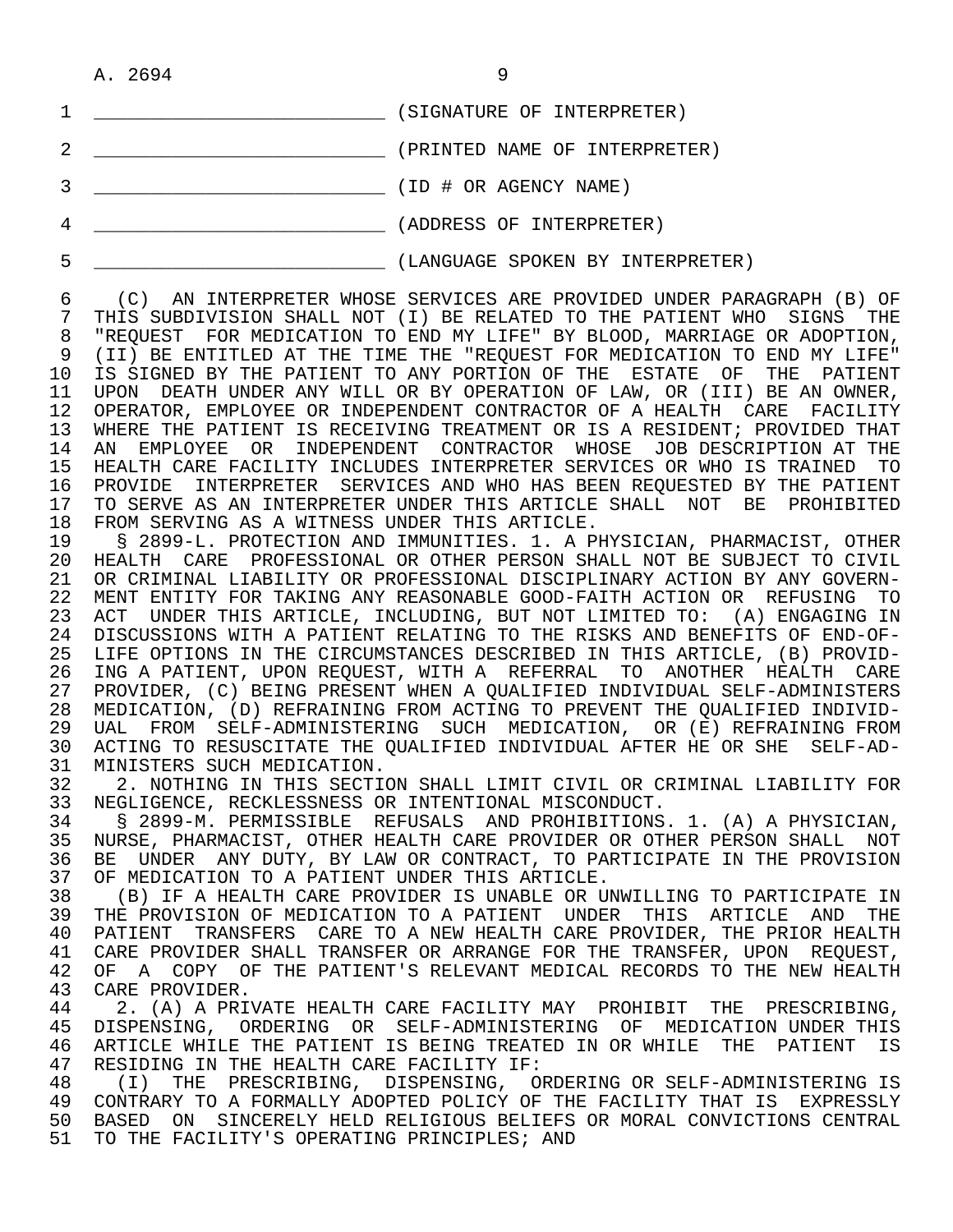2 ADMISSION OR AS SOON AS REASONABLY POSSIBLE.<br>3 (B) WHERE A FACILITY HAS ADOPTED A PROHIBIT (B) WHERE A FACILITY HAS ADOPTED A PROHIBITION UNDER THIS SUBDIVISION, 4 IF A PATIENT WHO WISHES TO USE MEDICATION UNDER THIS ARTICLE REQUESTS,<br>5 THE PATIENT SHALL BE TRANSFERRED PROMPTLY TO ANOTHER HEALTH CARE FACILI-5 THE PATIENT SHALL BE TRANSFERRED PROMPTLY TO ANOTHER HEALTH CARE FACILI-<br>6 TY THAT IS REASONABLY ACCESSIBLE UNDER THE CIRCUMSTANCES AND WILLING TO 6 TY THAT IS REASONABLY ACCESSIBLE UNDER THE CIRCUMSTANCES AND WILLING TO<br>7 PERMIT THE PRESCRIBING, DISPENSING, ORDERING AND SELF-ADMINISTERING OF 7 PERMIT THE PRESCRIBING, DISPENSING, ORDERING AND SELF-ADMINISTERING OF<br>8 MEDICATION UNDER THIS ARTICLE WITH RESPECT TO THE PATIENT 8 MEDICATION UNDER THIS ARTICLE WITH RESPECT TO THE PATIENT.<br>9 3. WHERE A HEALTH CARE FACILITY HAS ADOPTED A PROHIBITION

9 3. WHERE A HEALTH CARE FACILITY HAS ADOPTED A PROHIBITION UNDER THIS<br>10 SUBDIVISION, ANY HEALTH CARE PROVIDER OR EMPLOYEE OR INDEPENDENT 10 SUBDIVISION, ANY HEALTH CARE PROVIDER OR EMPLOYEE OR INDEPENDENT<br>11 CONTRACTOR OF THE FACILITY WHO VIOLATES THE PROHIBITION MAY BE SUBJECT 11 CONTRACTOR OF THE FACILITY WHO VIOLATES THE PROHIBITION MAY BE SUBJECT<br>12 TO SANCTIONS OTHERWISE AVAILABLE TO THE FACILITY, PROVIDED THE FACILITY 12 TO SANCTIONS OTHERWISE AVAILABLE TO THE FACILITY, PROVIDED THE FACILITY<br>13 HAS PREVIOUSLY NOTIFIED THE HEALTH CARE PROVIDER, EMPLOYEE OR INDEPEND-13 HAS PREVIOUSLY NOTIFIED THE HEALTH CARE PROVIDER, EMPLOYEE OR INDEPEND-<br>14 ENT CONTRACTOR OF THE PROHIBITION IN WRITING ENT CONTRACTOR OF THE PROHIBITION IN WRITING.

 15 § 2899-N. RELATION TO OTHER LAWS AND CONTRACTS. 1. (A) A PATIENT WHO 16 REQUESTS MEDICATION UNDER THIS ARTICLE SHALL NOT, BECAUSE OF THAT 17 REQUEST, BE CONSIDERED TO BE A PERSON WHO IS SUICIDAL, AND SELF-ADMINIS- 18 TERING MEDICATION UNDER THIS ARTICLE SHALL NOT BE DEEMED TO BE SUICIDE,<br>19 FOR ANY PURPOSE.

19 FOR ANY PURPOSE.<br>20 (B) ACTION TA 20 (B) ACTION TAKEN IN ACCORDANCE WITH THIS ARTICLE SHALL NOT BE<br>21 CONSTRUED FOR ANY PURPOSE TO CONSTITUTE SUICIDE, ASSISTED-SUICIDE, 21 CONSTRUED FOR ANY PURPOSE TO CONSTITUTE SUICIDE, ASSISTED SUICIDE, 22 ATTEMPTED SUICIDE, PROMOTING A SUICIDE ATTEMPT, EUTHANASIA, MERCY KILL-<br>23 ING, OR HOMICIDE UNDER THE LAW, INCLUDING AS AN ACCOMPLICE OR ACCESSORY ING, OR HOMICIDE UNDER THE LAW, INCLUDING AS AN ACCOMPLICE OR ACCESSORY 24 OR OTHERWISE.<br>25 2. (A) NO PI

2. (A) NO PROVISION IN A CONTRACT, WILL OR OTHER AGREEMENT, WHETHER 26 WRITTEN OR ORAL, TO THE EXTENT THE PROVISION WOULD AFFECT WHETHER A<br>27 PERSON MAY MAKE OR RESCIND A REOUEST FOR MEDICATION OR TAKE ANY OTHER 27 PERSON MAY MAKE OR RESCIND A REQUEST FOR MEDICATION OR TAKE ANY OTHER<br>28 ACTION UNDER THIS ARTICLE, SHALL BE VALID. 28 ACTION UNDER THIS ARTICLE, SHALL BE VALID.<br>29 (B) NO OBLIGATION OWING UNDER ANY CO

29 (B) NO OBLIGATION OWING UNDER ANY CONTRACT SHALL BE CONDITIONED OR<br>30 AFFECTED BY THE MAKING OR RESCINDING OF A REQUEST BY A PERSON FOR MEDI-30 AFFECTED BY THE MAKING OR RESCINDING OF A REQUEST BY A PERSON FOR MEDI-<br>31 CATION OR TAKING ANY OTHER ACTION UNDER THIS ARTICLE. 31 CATION OR TAKING ANY OTHER ACTION UNDER THIS ARTICLE.<br>32 3. (A) A PERSON AND HIS OR HER BENEFICIARIES SHALL I

32 3. (A) A PERSON AND HIS OR HER BENEFICIARIES SHALL NOT BE DENIED BENE-<br>33 FITS UNDER A LIFE INSURANCE POLICY FOR ACTIONS TAKEN IN ACCORDANCE WITH 33 FITS UNDER A LIFE INSURANCE POLICY FOR ACTIONS TAKEN IN ACCORDANCE WITH 34 THIS ARTICLE. 34 THIS ARTICLE.<br>35 (B) NOTWITH

35 (B) NOTWITHSTANDING THE PROVISIONS OF ANY LAW OR CONTRACT, THE SALE,<br>36 PROCUREMENT OR ISSUANCE OF A LIFE OR HEALTH INSURANCE OR ANNUITY POLICY. PROCUREMENT OR ISSUANCE OF A LIFE OR HEALTH INSURANCE OR ANNUITY POLICY, 37 OR THE RATE CHARGED FOR A POLICY, SHALL NOT BE CONDITIONED UPON OR 38 AFFECTED BY A PATIENT MAKING OR RESCINDING A REQUEST FOR MEDICATION<br>39 UNDER THIS ARTICLE. 39 UNDER THIS ARTICLE.<br>40 4. AN INSURER SHA

40 4. AN INSURER SHALL NOT PROVIDE ANY INFORMATION IN COMMUNICATIONS MADE<br>41 TO A PATIENT ABOUT THE AVAILABILITY OF MEDICATION UNDER THIS ARTICLE 41 TO A PATIENT ABOUT THE AVAILABILITY OF MEDICATION UNDER THIS ARTICLE<br>42 ABSENT A REOUEST BY THE PATIENT OR BY HIS OR HER ATTENDING PHYSICIAN 42 ABSENT A REQUEST BY THE PATIENT OR BY HIS OR HER ATTENDING PHYSICIAN<br>43 UPON THE REQUEST OF SUCH PATIENT, ANY COMMUNICATION SHALL NOT INCLUDE 43 UPON THE REQUEST OF SUCH PATIENT. ANY COMMUNICATION SHALL NOT INCLUDE<br>44 BOTH THE DENIAL OF COVERAGE FOR TREATMENT AND INFORMATION AS TO THE 44 BOTH THE DENIAL OF COVERAGE FOR TREATMENT AND INFORMATION AS TO THE 45 AVAILABILITY OF MEDICATION UNDER THIS ARTICLE. AVAILABILITY OF MEDICATION UNDER THIS ARTICLE.

46 5. THE SALE, PROCUREMENT, OR ISSUE OF ANY PROFESSIONAL MALPRACTICE<br>47 INSURANCE POLICY OR THE RATE CHARGED FOR THE POLICY SHALL NOT BE CONDI-47 INSURANCE POLICY OR THE RATE CHARGED FOR THE POLICY SHALL NOT BE CONDI-<br>48 TIONED UPON OR AFFECTED BY WHETHER THE INSURED DOES OR DOES NOT TAKE OR 48 TIONED UPON OR AFFECTED BY WHETHER THE INSURED DOES OR DOES NOT TAKE OR<br>49 PARTICIPATE IN ANY ACTION UNDER THIS ARTICLE. 49 PARTICIPATE IN ANY ACTION UNDER THIS ARTICLE.<br>50 \$ 2899-0. SAFE DISPOSAL OF UNUSED MEDICATI

50 § 2899-O. SAFE DISPOSAL OF UNUSED MEDICATIONS. A PERSON WHO HAS<br>51 CUSTODY OR CONTROL OF ANY UNUSED MEDICATION PRESCRIBED UNDER THIS ARTI-51 CUSTODY OR CONTROL OF ANY UNUSED MEDICATION PRESCRIBED UNDER THIS ARTI-<br>52 CLE AFTER THE DEATH OF THE OUALIFIED INDIVIDUAL SHALL PERSONALLY DELIVER 52 CLE AFTER THE DEATH OF THE QUALIFIED INDIVIDUAL SHALL PERSONALLY DELIVER<br>53 THE UNUSED MEDICATION FOR DISPOSAL TO THE NEAREST OUALIFIED FACILITY 53 THE UNUSED MEDICATION FOR DISPOSAL TO THE NEAREST QUALIFIED FACILITY<br>54 THAT PROPERLY DISPOSES OF CONTROLLED SUBSTANCES OR SHALL DISPOSE OF IT 54 THAT PROPERLY DISPOSES OF CONTROLLED SUBSTANCES OR SHALL DISPOSE OF IT<br>55 BY LAWFUL MEANS IN ACCORDANCE WITH REGULATIONS MADE BY THE COMMISSIONER, 55 BY LAWFUL MEANS IN ACCORDANCE WITH REGULATIONS MADE BY THE COMMISSIONER, 56 REGULATIONS MADE BY OR GUIDELINES OF THE COMMISSIONER OF EDUCATION, OR